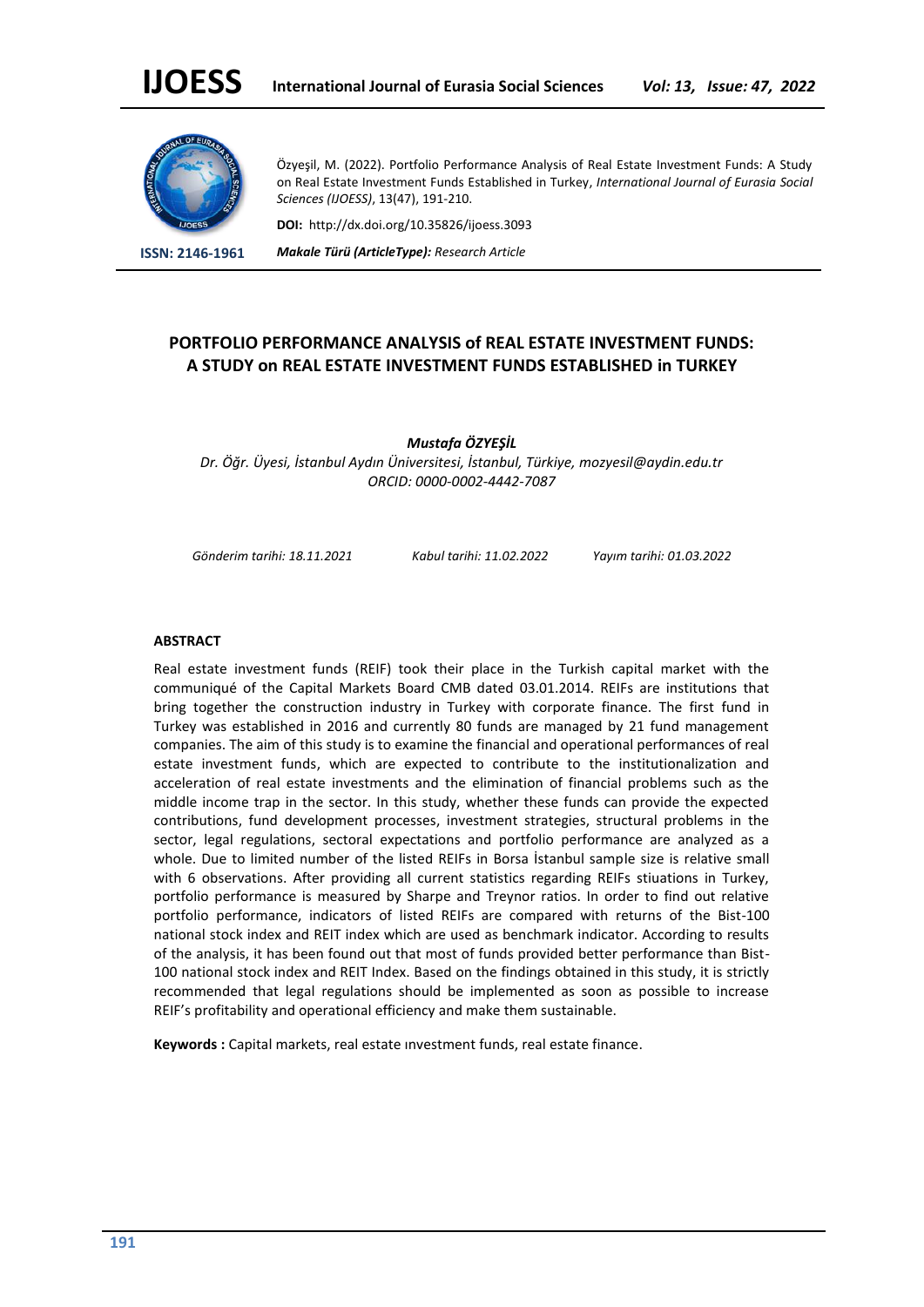## **INTRODUCTION**

Financial markets are defined as physical and digital places where fund supply and demand meet. Trust, effective legal regulations and financial product diversity are important in order for the flow of funds to continue in a sustainable manner in financial markets.

Nowadays, the mobility of capital has increased significantly thanks to increasing financial technologies and diversified financial instruments. In this way, economic convergence between countries has been realized and capital flows have started to reach emerging countries from developed countries in a much faster and more diverse way. With these fund transfers between countries on a global scale, especially emerging countries that have problems in terms of liquidity become able to attract foreign capital.

In addition to the development of financial technologies and the diversity of financial instruments mentioned above, global monetary and fiscal policies also affect the amount and direction of fund flows. Particularly between 2003 and 2013, thanks to the loose monetary policy implemented by the US and European central banks, fund inflows were provided to emerging countries, including Turkey. It is expected that fund flows will stemm from emerging countries to developed countries unlike last decade when funds were sailing to emerging countries from the developed ones, as the US Central Bank FED will change its monetary policy and follow a tight monetary policy and will start to increase interest rates in this context. Due to the increasing return of the dollar and the flexibility of being an international reserve currency, many funds will leave developing countries or reduce their investment amount and shift towards developed world economies.

With the global flow of capital movements from one country to another, all sectors have entered the process of internationalization. One of these sectors is the real estate sector (Gunes and Tanrıvermis, 2020). Real estate is used as the most typical wealth saving tool and as of the end of 2017, the total value of real estate in the world has an economic size of approximately 3.5 times the global gross product (Kaya and Akbalık, 2021). This is an indication that real estate will continue to be used as the most popular investment tool. The real estate sector will be an attractive sector for investors, especially in the environment of increasing uncertainty after the Covid-19 global epidemic.

Real estate sector in Turkey, has been attracting serious foreign investment for the last decade. Many financial instruments are issued to encourage these foreign investments, increase their volume and make them sustainable. The use of a financial instrument in real estate investment means that the relevant real estate investment turns into a more liquid instrument that can be traded continuously. In the literature, this is called securitization of real estate. Securitization improves the mobility of real estate in a given capital markets (Tsai, 2005). Securitization can be an effective mechanism for firms to reduce their debt level (deleveraging), especially for the banks. On average, around 6% of total gross loans in the European region are non-peforming loans (NPLs), and securitization can help the banking system restructure its balance sheets and shift counterparty risk to the wider capital market (Deloitte, 2018).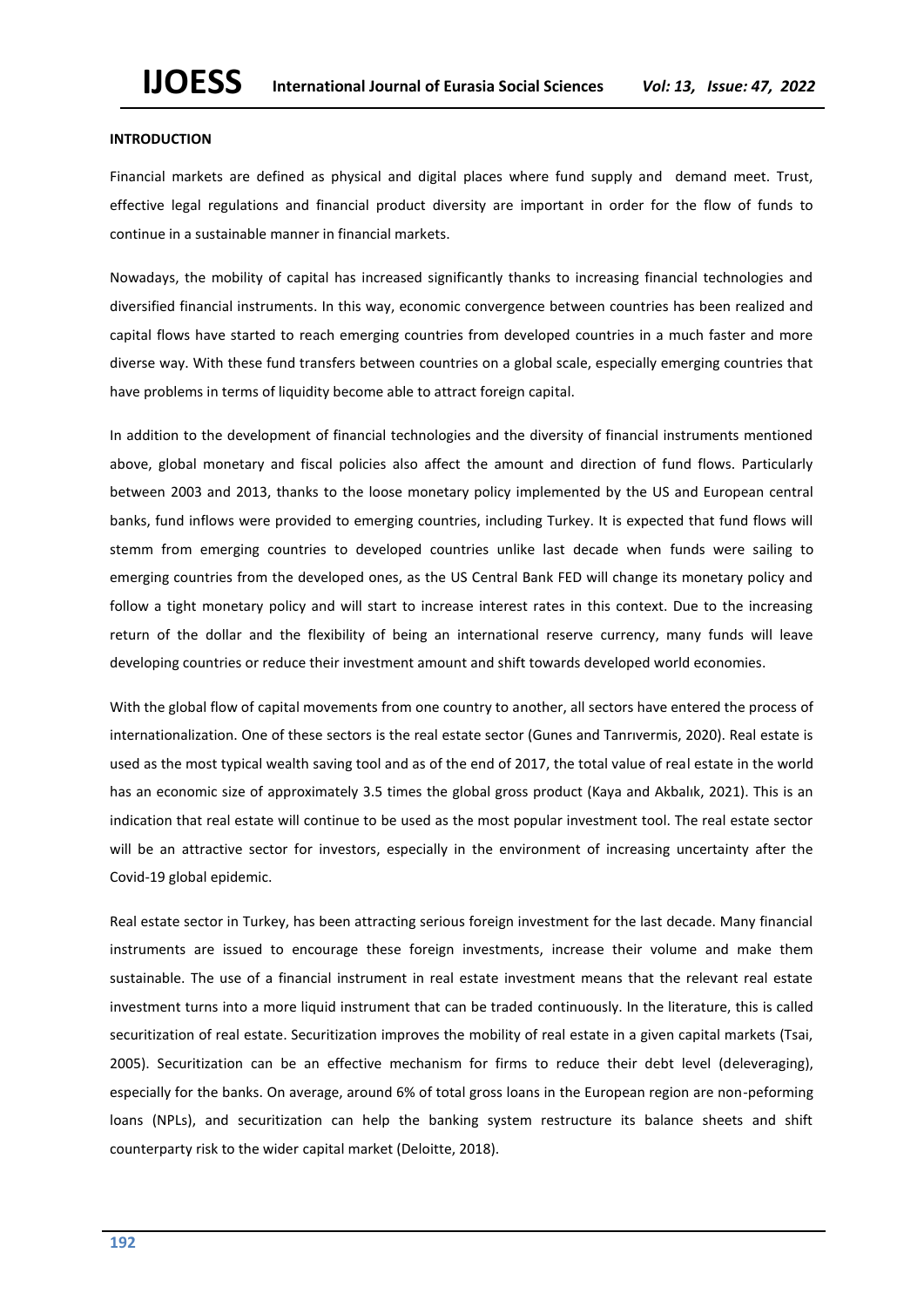Real estate investments are investments with a low liquidity level and a high risk level depending on the maturity, since they require long and high-budget investments that can last for years by their nature. With this securitization transaction, the liquidity of real estate investments increases and investment maturities are shortened considerably. As a result, the volume of foreign investment in the sector is gradually increasing, as real estates become more liquid assets with capital market instruments, which also constitutes a factor of trust for international investors.

Real estate investment trusts (REITs) and real estate investment funds (REIFs) are the leading capital market instruments that provide real estate financing (Cimit, 2000). REIFs, as a relatively new tool for our country's capital markets, were established to ensure that sector investments combined with corporate finance to be more professional.

Problems such as the middle income trap, price bubbles, and excess supply problems in the real estate sector point to the saturation / stagnation experienced in the sector from time to time. This stagnation is felt more especially in the residential segment than in the commercial segment. One of the main problems delaying the progress of the rental housing market is the lack of motivation and investment opportunities as well as regulatory environment flaws (Gertsekovich et.al, 2019). In particular, payback period of the rental-based investment reaching 35-40 years shows that the annual return on rental income is 3-4% on average. When the capital gain obtained from the sale of the relevant house is added to this, return rate reaches a maximum of 7- 8%. In this case, especially in periods when global interest levels increase, investors will turn to instruments that are more liquid and provide higher returns.

REIFs provide an advantage to the investor, especially by providing protection against inflation (Brueggeman et al., 1984).

Portfolio performance of participation shares of REIFs is very important especially in terms of being an alternative to classical financial instruments, accelerating real estate investments and enabling them to be managed professionally. However, both in Turkey and in the world, it is seen that the participation shares of real estate mutual funds are bought and sold at a discount at a price lower than the net asset value of the assets held in their portfolios. There are two general approaches in the literature regarding this issue, namely the rational approach and the noise trader approach (Morri and Benedetto, 2009). According to the rational approach, the discount is the result of some factors such as leverage, size and liquidity. According to the noise trade approach, discount is a result of the transactions of irrational investors in the market.

There are many studies published in the both national and international literature on the portfolio return of real estate mutual funds. While some of these studies focused on calculating the returns of funds, others tried to predict the micro and macro determinants of these returns. In addition, some of the studies focused on the current problems and solutions of REIFs. Gunes and Tanrıvermis (2020) asked a total of 34 open-ended questions to the managers of 9 portfolio management companies operating in Turkey by face-to-face interview method. According to the results of the interview, 70% of the managers who answered the questions stated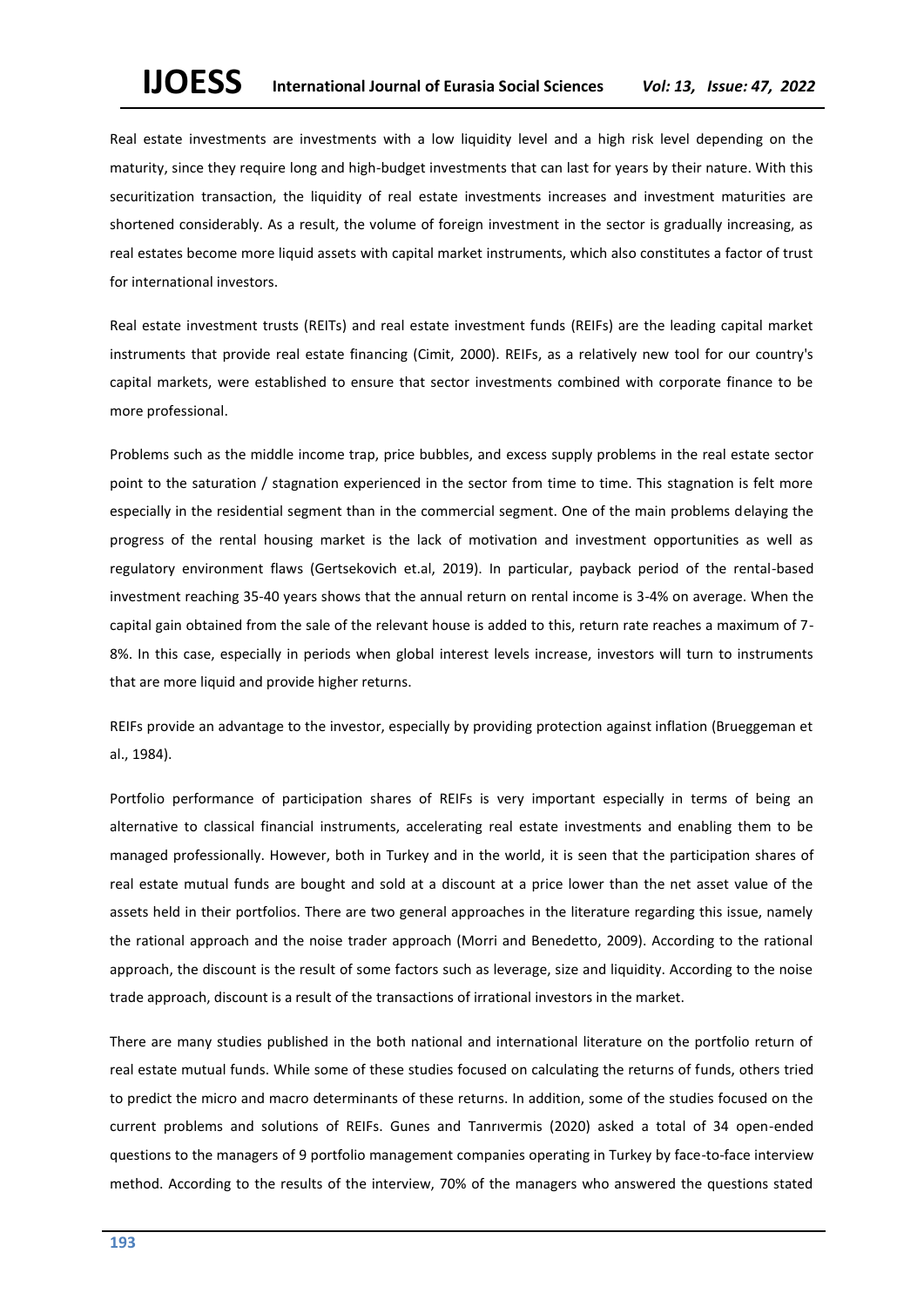that the tax regulations related to REIFs were insufficient, and it was emphasized that the title deed tax exemption should be introduced especially in real estate purchase and sale transactions (Gunes and Tanrıvermis 2020). In order for the funds to develop, innovative arrangements must be made in both the Capital Markets Board and the tax legislation, which are in effect not only in terms of investor earnings, but also in terms of taxation of assets to be included in the fund portfolio (Dede, 2017). Gunes (2020), examined the situation of REIFs operating in Turkey as of 2020 and found out that REIFs provide relatively lower returns compared to both the benchmark indicator and REITs (Gunes, 2020). Alcock et. get. (2013), analyzed primary data collected from 169 global capitalREIFs during the 2001 – 2011 analysis period. Contrary to the management skill measured by Jensen's Alpha, it focused on how much of the performance of the funds they examined was driven by market performance, and for this purpose, a multi-factor asset pricing model was used in the analysis. According to the results of the analysis, they found that the fund performance has an almost one-to-one correlation with the performance of the underlying asset, the systematic market under return measured by Jensen's Alpha related to market frictions, and especially leverage is not beneficial in increasing performance in the long run. Galloppo and Mundula (2015) investigated the investment performance of closed-end REIFs in Italy and found that closed-end funds underperformed compared to bond and stock market. O'Neal and Page (1998) analyzed the performance and performance determinants of 28 REIFs operating in the USA during the 1996-1998 period. According to the results of the analysis, a statistically significant positive relationship was found between REIF and REIT returns (O'Neal and Page 1998). Ro and Gallimore (2014) examined 159 REITs and REITs operating in the USA between 1998 and 2008 in terms of herd immunity and momentum trading. It has been observed that herd immunity from REIFs is lower in REITs than in other stocks Ro and Gallimore (2014).

This study is important as it comparatively analyzes the performances of REIFs, which is a relatively new institution for the Turkish capital market, and examines the current problems and current data of REIFs. It is very important to analyze the portfolio performance of REIFs, which are expected to bring a breath of fresh air to the real estate sector, which has an important place in the Turkish economy. In this study it is aimed to contribute to the existing literature by examining this subject, which is relatively less discussed particularly in the national literature.

In this study, it will be investigated what will be the relative returns compared to the benchmark indicator returns when the investors prefer real estate mutual funds established in Turkey.

In the following sections of the study, the concept of REIF, the current situation, development process and sectoral constraints of REIFs will be analyzed in summary and the portfolio return performance of REIFs traded on Borsa Istanbul will be analyzed comparatively.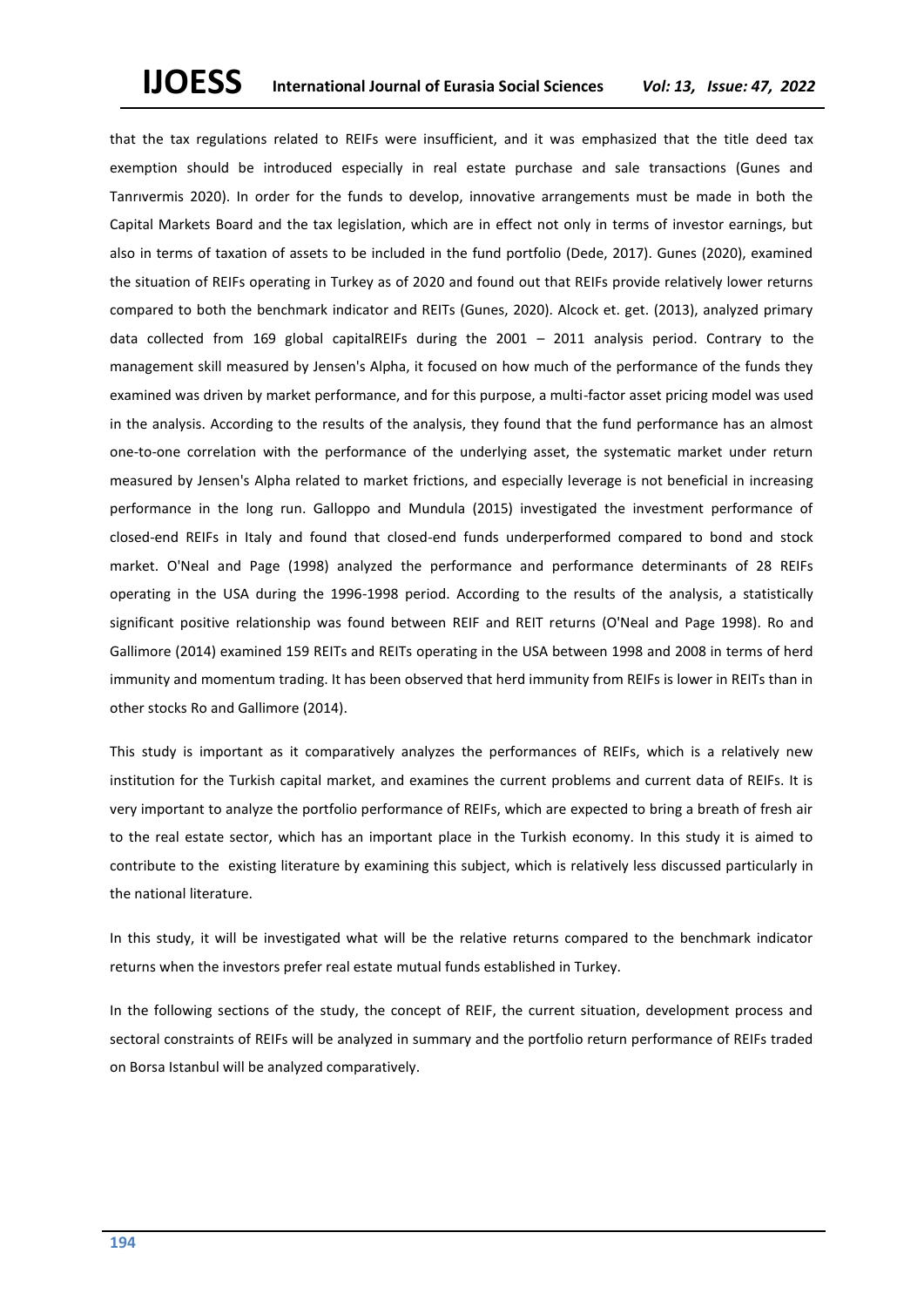#### **Reif Concept**

The legal framework of REIFs in Turkey is the CMB's Communiqué on Principles Regarding REIFs, dated 03.01.2014 and numbered III-52.3. The theoretical framework regarding REIF will be explained by taking into account this communique.

According to the relevant communiqué, REIF is defined as property that do not have legal personality. It is established by portfolio management companies and real estate portfolio management companies, which have obtained an operating license from the Capital Market Board of Turkey, through collecting funds from qualified investors n return for their participation shares. The main objective to be achieved with the REIF communiqué is to attract more domestic and foreign investors by ensuring the professional management of real estate investments. As it can be understood from the definition, only qualified investors can invest in the fund.

The term qualified investor in the definition refers to real and legal persons owning at least 1 Million Turkish Lira deposit amount in TL or Foreign exchange currency and to certain financial institutions such as pension mutual funds, securities investment trusts, real estate investment trusts, banks, intermediary institutions, venture capital investment trusts, etc. (SPL, 2019). According to the legislation, it is main responsibility of the founding company of the fund to determine whether the investor has the required qualifications specified in the law.

All domestic and foreign investors can be accepted to the fund. Investing in the fund is realized by purchasing the fund participation certificate issued by the founding portfolio management company. Funds can be established openly to all investors as well as as dedicated funds targeted to only certain investors. Fund participation certificates can be traded in the Qualified Investor Transaction Market (Offering Market for Qualified Investors) in Borsa Istanbul. In this way, the secondary market of fund participation certificates has also been formed. In this market, participation certificates are subject to tarde among qualified investors. REIFs differ from other instruments by enabling investors so that they can return their participation certificates to the issuer (here, the portfolio management company that established the fund). In other words, REIFs appear as open-ended mutual funds. Thus, the existing investor who cannot find a qualified investor in the second market can return the participation certificate directly to the founding company. It can be stated that this regulation is positive for investors. In case the participation certificates are returned to the fund, the founder/manager of the fund is obliged to take back the participation certificates by providing the necessary liquidity.

Another issue that should be mentioned in the definition is that the fund is expressed as an asset that does not have legal personality. However, in order to distinguish between the assets of the fund and the assets of the founding portfolio management company and to prevent possible abuses, it is stated that the fund will have a legal personality limited to registration in the title deed and registration-related changes, cancellations and corrections, as stated in the relevant article of the communiqué. From this point of view, it can be stated that all registration procedures in the title deed are made on behalf of the fund, not the founding company, and investors are protected in this way.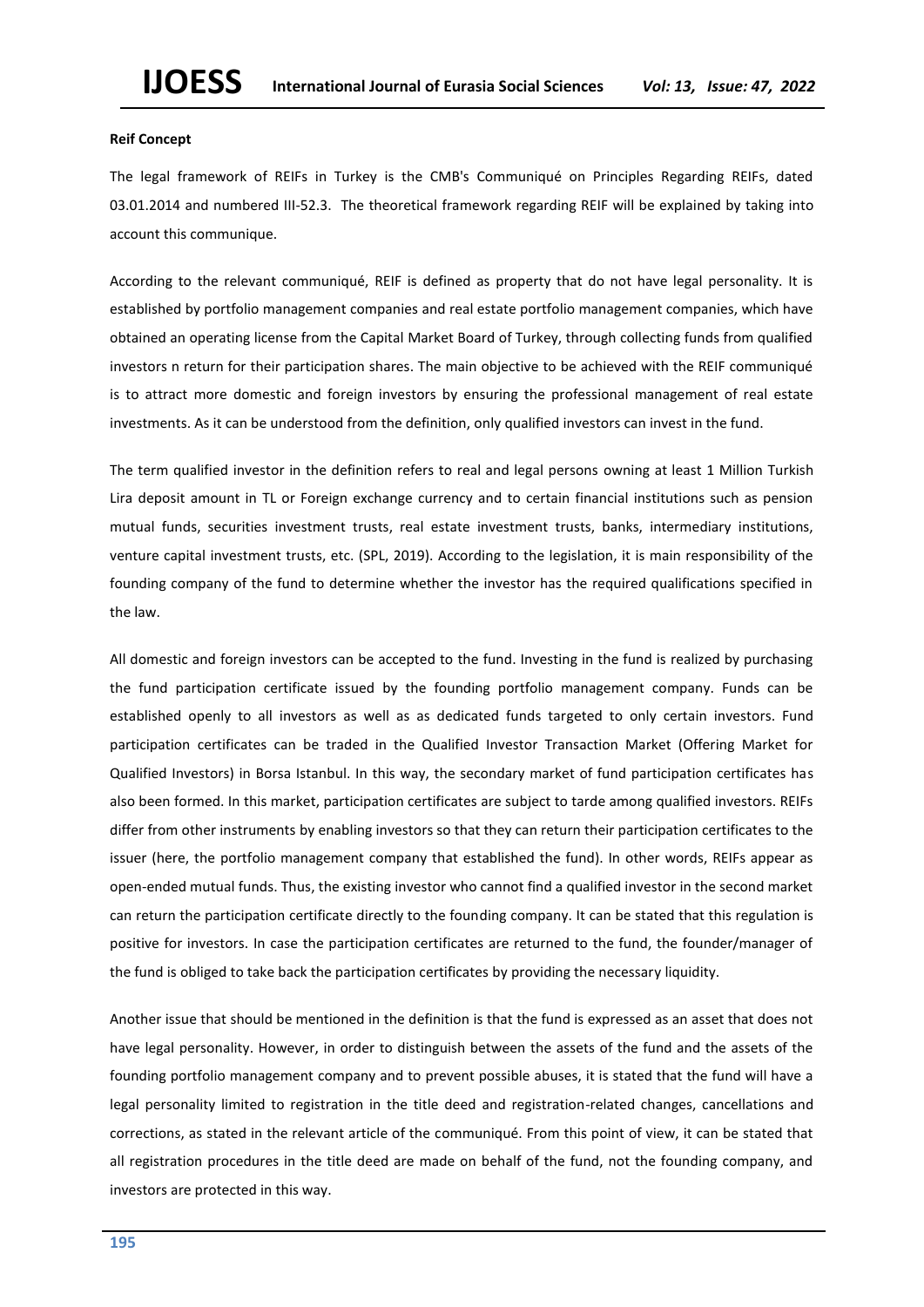REIFs play a role in the securitization of real estates and ensure that small domestic and foreign investors can get a share in real estate investments. It is possible to summarize the roles of REIFs in the capital market as follows (Gunes and Tanrivermis, 2020:432-433):

• They contribute to the development of the real estate sector by creating resources in the sector and ensuring that sector investments are made more professionally with risk-return and supply-demand analysis,

• They can provide high income by protecting against inflation,

• As a result of some opportunities given by the government, they inspire confidence in real estate investors.

Especially the last item has critical importance for REIFs to be an alternative financial instrument. As stated in paragraph 2 of Article 5 of the Communiqué, the assets of the fund cannot be seized in any way, interim injunctions cannot be placed on it, and cannot be transferred to the bankruptcy office, even if the founding company is transferred to the control of the state. With this regulation, the legislator has put the savings of domestic and foreign investors under full protection. REIF investors have started to see REIF as an alternative investment tool, as they can access their savings even in the event of the fund founder's bankruptcy. With this new legal regulation, REIFs have made significant progress, although they are still new instrument for our country.

REIFs are established and operate with the permission of the CMB and are under the regular supervision of the CMB.

REIFs, as the name suggests, are established to make real estate investments. The fields of activity of REIFs are listed in Article 4 of the Communiqué. According to the relevant regulation, REIFs can invest in real estate and real estate-based rights, joint stock company shares and debt instruments established in Turkey, time and participation accounts, repo and reverse repo transactions, lease certificates, warrants, derivative instruments and other instruments permitted by law. However, in accordance with the relevant communiqué, at least 80% of the total fund value must consist of real estate investments.

REIFs are established by a founding portfolio management company. A portfolio management company can be a portfolio management company in general or a real estate portfolio management company that deals specifically with real estate investments. The process of getting REIFs into operation consists of two stages, permission for establishment and permission for operating respectively. The founding company prepares the documents required for the establishment permission of the CMB and applies to the board. Companies whose applications are accepted will receive the establishment permit. After the establishment permit, the company has to apply to the board for an operating permit within 1 year by providing the necessary financial and operational capabilities. Requirements for an operating permit include raising funds of at least 10 mn TL during 1 year after establishment, having adequately equipped physical facilities, establishing effective risk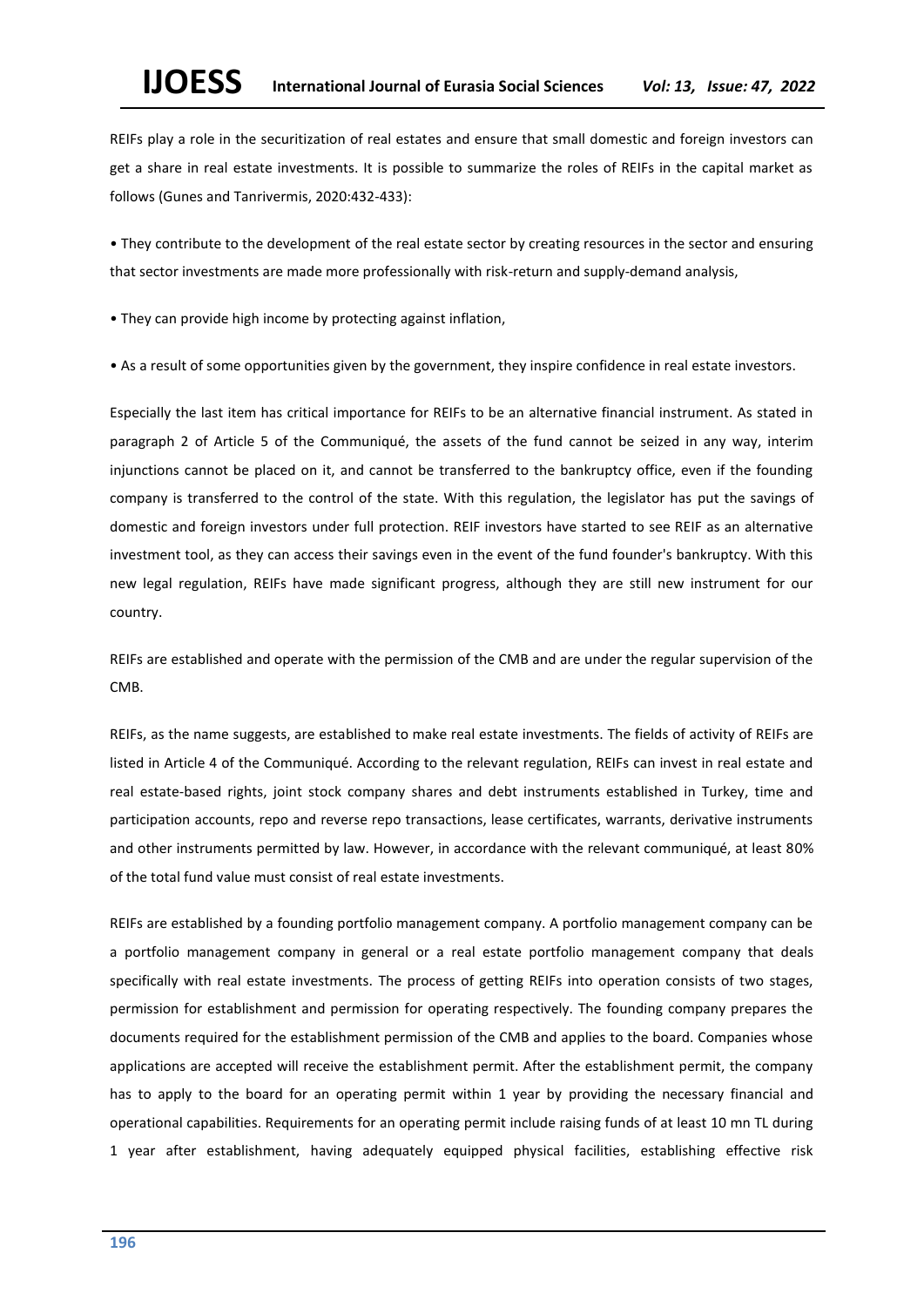management, inspection, accounting and IT systems, and employing licensed personnel who are experts in their fields.

The advantages offered by REIFs to investors, the industry and the government in the light of current legal regulations are summarized in Table 1 as follows:

| <b>For Investors</b>                                                                                                       | <b>For Sector</b>                                                     | <b>From Macro-Economic Perspective</b>                                                                     |
|----------------------------------------------------------------------------------------------------------------------------|-----------------------------------------------------------------------|------------------------------------------------------------------------------------------------------------|
| Ensuring full protection by not<br>being subject to seizure in any way,<br>including<br>government<br>even<br>receivables, | Facilitating financing of real estate<br>investments,                 | The increase in employment thanks<br>to the increasing business volume<br>in the sector,                   |
| Being an alternative investment<br>tool in portfolio diversification for<br>investors,                                     | Acceleration<br>οf<br>estate<br>real<br>investments,                  | Positive impact on other sectors<br>related to construction thanks to<br>the increasing sectoral momentum. |
| Relatively small investors can also<br>take part in large real estate<br>investment projects,                              | Diversification<br>of<br>estate<br>real<br>investments,               |                                                                                                            |
| Providing return above benchmark<br>indicator thanks to professional<br>management of the fund.                            | More professional management of<br>the real estate investment process |                                                                                                            |
| <b>Source: (GSG, 2014)</b>                                                                                                 |                                                                       |                                                                                                            |

#### **Table 1.** Advantages of the REIFs

Although REIFs can invest in real estate, rights based on real estate and other areas specified in the relevant article of the communiqué issued by the CMB of the Turkey, there are also some legal restrictions regarding the activities of REIFs. These legal limitations are summarized in Table 2 as follows:

## **Table 2.** Limitations on REIFs

| <b>Activity Limitations</b>                                       | <b>Financial Limitations</b>                                   |
|-------------------------------------------------------------------|----------------------------------------------------------------|
| First of all, as stated above, at least 80% of the total value of | Financial limitations are applied in loan application.         |
| the fund should consist of real estate investments. A fund        | According to the relevant communiqué, funds can use bank       |
| can invest a maximum of 20% in a joint stock company, of          | loan only equal up to half of the total fund values calculated |
| which at least 75% of its total assets consist of real estate     | as of the last accounting period.                              |
| investments. Another limitation is related to the portfolio       |                                                                |
| diversification of the fund. According to this criterion, the     |                                                                |
| total of real estate investments that exceed 20% of the total     |                                                                |
| fund amount alone should not exceed 60% of the total value        |                                                                |
| of the fund. The last criterion is related to the operational     |                                                                |
| risk management of funds. According to this criterion, the        |                                                                |
| total value of the real estates with an encumbrance               |                                                                |
| annotation should not exceed 30% of the total value of the        |                                                                |
| fund.                                                             |                                                                |

**Source:** [www.spk.gov.tr](http://www.spk.gov.tr/)

Similar to the financial and operational restrictions applied in Turkey, summarized in the table above, can be seen in other country cases. Some country cases are summarized below as follows (OICU-IOSCO, 2008):

• There are no restrictions on the assets that funds can invest in in Australia, but the fund manager should

check that the fund's asset allocation is reasonable for a real estate fund,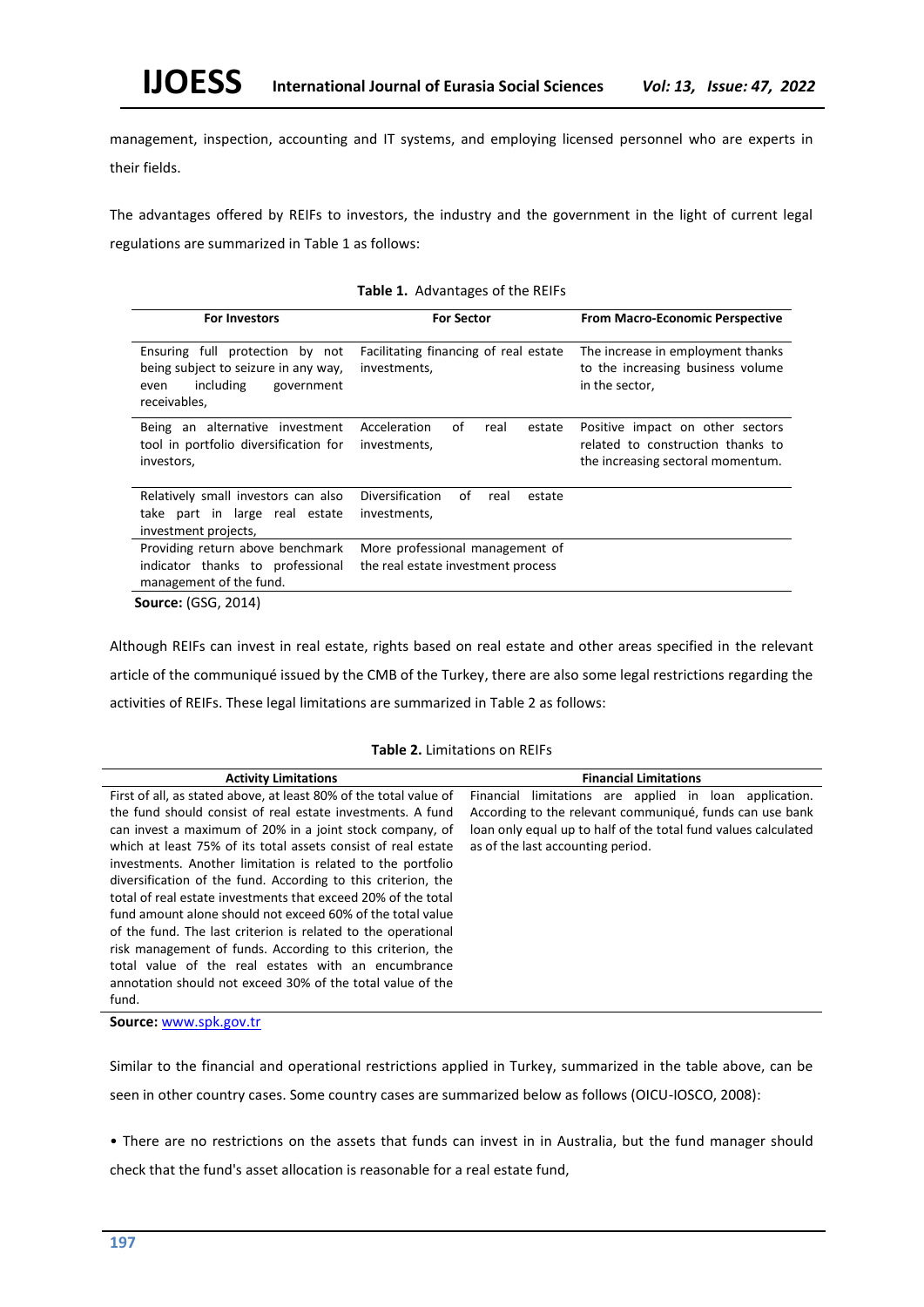• In Japan, they are required to impose a restriction on the issuance of debt instruments in the fund's charter and issue charter,

• According to the legal regulation implemented in Germany, the fund's long-term borrowing cannot exceed 50% of the fair value of the real estate held by the fund, and short-term borrowings cannot exceed 10% of the net asset value of the fund,

• In Italy, the indebtedness rate of the fund is limited to 10% of the total assets of the fund,

REITs were established to be an alternative to REITs and to increase competition in the sector and provide advantages to customers. According to the current CMB regulations, REITs are not required to distribute dividends on their annual net income. However, REIFs have to provide the returns they have promised to the customer in the prospectus, otherwise they will lose their customers. Since 2014, both institutions have been operating together in the Turkish capital market. The table below presents the comparison of REIF and REIT:

## **Table 3.** Comparison of REIFs and REITs

| <b>REIT</b>                                                                      | <b>REIF</b>                                                                      |
|----------------------------------------------------------------------------------|----------------------------------------------------------------------------------|
| REITs can engage in real estate development activities.                          | REIFs cannot engage in real estate development activities.                       |
| It is possible for REITs to put their real estates in the<br>company as capital. | REIFs can raise funds by issuing fund shares in order to<br>acquire real estate. |
| REITs can invest in real estate abroad.                                          | REIFs cannot operate both domestically and abroad at the<br>same time.           |

**Source:** (Yalçınkaya, 2018).

As can be seen from the table above, the current legal regulations in force are still in favor of REITs. This situation reduces the operational flexibility and efficiency of REIFs.

## **METHOD**

## **Research Model**

In this part of the study, firstly, summary information and statistics about the current situation of REIFs in Turkey will be provided and then the investment performance of REIFs will be analyzed as of August 2021.

In the analysis of the investment performance of REIFs, Sharpe Ratio and Treynor Ratio, which are among the most used ratios as portfolio performance criteria in the literature, will be used. Both the Sharpe and Treynor ratios calculate the ratio of the risk premium received versus the risk incurred. The higher the Sharpe and Treynor ratios, the higher the risk-adjusted returns for the respective portfolio are expected. Although the calculation of the ratios is similar, the standard deviation value of the relevant instrument is taken into account as a risk criterion in the Sharpe Ratio, while the Beta value, which measures the sensitivity of the relevant instrument to the general market index, is taken into account in the Treynor Ratio.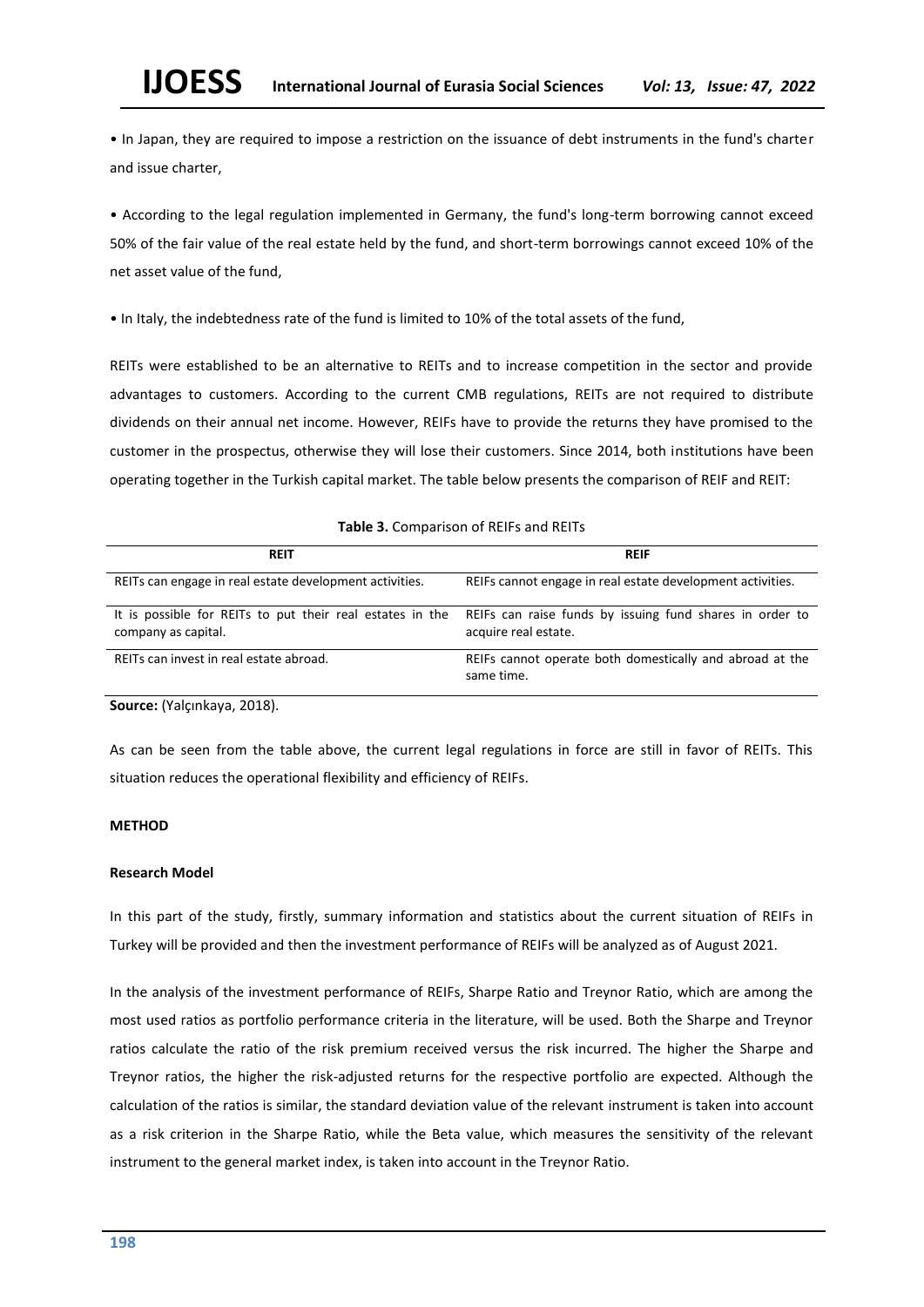The following shows the calculation of the Sharpe and Treynor Ratios in equations 1 and 2 respectively: (Sharpe, 1964); (Treynor, 1961):

$$
S = \frac{d^{T}}{\sigma}
$$
 (1)

The explanation of the notations in the formula is given below:

**S :** Sharpe Ratio,

- **d :** The residual / abnormal return (Risk Premium) provided by the portfolio,
- **σ :** Standard Deviation of the Portfolio

$$
T = \frac{rp - rf}{\beta_p} \tag{2}
$$

The explanations of the notations in Equation 2 are provided below:

- **T :** Treynor ratio
- **r p :** return of the portfolio

**r f :** risk-free rate

**β p :** beta of the portfolio

Standard deviation and beta values were used as risk indicators in the measurement of portfolio performance.

Compounded Annual Growth Rate (CAGR) was also used as the performance measure of the portfolio.It is used to measure a growth rate for an investment as covering from scratch to the end. Under CAGR, it is assumed that all profits that are generated during whole investment period will be reinvested (investopedia, 2021). CAGR is calculated through following expression shown in equation 3 as follows (Elango, 2019):

$$
CAGR = \frac{1}{\text{Ending / Last Value}} \begin{bmatrix} 1/n \\ 1/n \end{bmatrix}
$$

As it can be seen in expression above, CAGR provides smooth growth rate for entire investment period based on exponential calculation. This may be considered drawback of CAGR since in real life growth rate may fluctuate because of many internal and external factors.

#### **Sample Structure**

In this part of the study, the investment performance of REIFs will be analyzed. For this purpose, ALBTS, ALDUK, ALONE, FPREP, MPATA, QPERP, RPAVS funds traded in Borsa Istanbul, whose data can be accessed, will be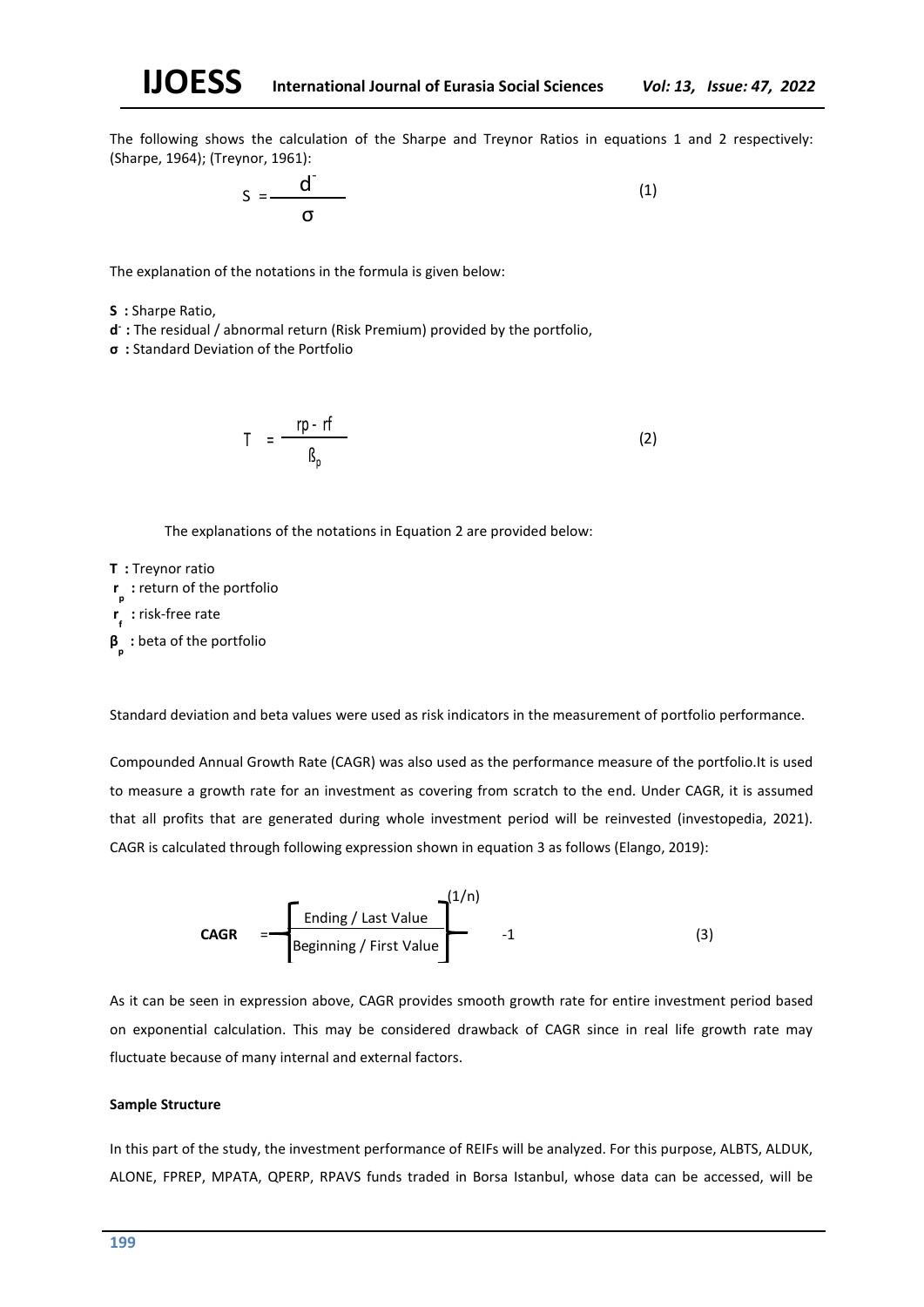included in the analysis. Since the trading periods in the stock market are different, return and risk values will be calculated on an annual basis. Analyzes will be carried out on the daily closing values of the fund participation certificates published in Borsa Istanbul. While the investment performance of REIFs will be compared with each other, the investment performance of REIFs will also be compared with the returns of the Bist-100 national share index, which is accepted as the indicator return in this study, and the stock index of REITs.

Summary information on the REIFs included in the analysis is shown in Table 4 below:

| <b>FUND NAMES</b>     | <b>DATE of ISSUE</b> | <b>FOUNDER /</b><br><b>MANAGER FIRM</b> | <b>LOCATION</b><br><b>TYPE</b> |              | Timed /<br>Indefinite | <b>CODE</b>  |
|-----------------------|----------------------|-----------------------------------------|--------------------------------|--------------|-----------------------|--------------|
|                       |                      |                                         |                                |              |                       |              |
| BATIŞEHİR REIF        | 13.03.2017           | ALBARAKA                                | İstanbul                       | Mixed        | Timed                 | <b>ALBTS</b> |
|                       |                      | <b>PORTFOLIO</b>                        |                                |              |                       |              |
|                       |                      | MANAGEMENT                              |                                |              |                       |              |
|                       |                      | CORP.                                   |                                |              |                       |              |
| DÜKKAN REIF           | 13.03.2017           | ALBARAKA                                | All Turkey                     | Commercial   | Indefinite            | <b>ALDUK</b> |
|                       |                      | <b>PORTFOLIO</b>                        |                                | Properties   |                       |              |
|                       |                      | MANAGEMENT                              |                                |              |                       |              |
|                       |                      | CORP.                                   |                                |              |                       |              |
| <b>ONE TOWER REIF</b> | 13.03.2017           | ALBARAKA                                | Ankara                         | Mixed        | Timed                 | <b>ALONE</b> |
|                       |                      | <b>PORTFOLIO</b>                        |                                |              |                       |              |
|                       |                      | MANAGEMENT                              |                                |              |                       |              |
|                       |                      | CORP.                                   |                                |              |                       |              |
| <b>RE-PIE REIF</b>    | 25.11.2019           | <b>FIBA PORTFOLIO</b>                   | All Turkey                     | Mixed        | Indefinite            | <b>FPREP</b> |
|                       |                      | MANAGEMENT                              |                                |              |                       |              |
|                       |                      | CORP.                                   |                                |              |                       |              |
| ATAŞEHİR              | 31.10.2018           | MÜKAFAT                                 | İstanbul                       | Mixed        | Indefinite            | <b>MPATA</b> |
| <b>METROPOL REIF</b>  |                      | <b>PORTFOLIO</b>                        |                                |              |                       |              |
|                       |                      | MANAGEMENT                              |                                |              |                       |              |
|                       |                      | CORP.                                   |                                |              |                       |              |
| <b>RE-PIE REIF</b>    | 1.11.2018            | <b>QINVEST</b>                          | All Turkey                     | Mixed        | Indefinite            | QPERP        |
|                       |                      | <b>PORTFOLIO</b>                        |                                |              |                       |              |
|                       |                      | MANAGEMENT                              |                                |              |                       |              |
|                       |                      | CORP.                                   |                                |              |                       |              |
| <b>AVRASYA</b>        | 2.02.2018            | <b>RE-PIE PORTFOLIO</b>                 | All Turkey                     | Land - Field | Indefinite            | <b>RPAVS</b> |
| <b>STRATEGIC REIF</b> |                      | MANAGEMENT                              |                                |              |                       |              |
|                       |                      | CORP.                                   |                                |              |                       |              |
|                       |                      |                                         |                                |              |                       |              |

#### **Table 4.** Summary Information of the Sample

**Source:** www.kap.org.tr

Descriptive statistics of the sample included in the analysis are shown in Table 5 below:

## **Table 5.** Descriptive Statistics

| <b>Descriptive</b><br><b>Statistics</b> | <b>ALBTS</b> | <b>ALDUK</b>    | <b>ALONE</b> | <b>FPREP</b> | <b>MPATA</b> | <b>OPERP</b> | <b>RPAVS</b> | <b>BIST 100 %</b> | <b>XGMYO</b> |
|-----------------------------------------|--------------|-----------------|--------------|--------------|--------------|--------------|--------------|-------------------|--------------|
| <b>Beta</b>                             | 0,227        | 0.145<br>$\sim$ | 0.006<br>٠   | 0.078        | $-1.128$     | 0.135        | 0.131        | 1.000             | 0,638        |
| Average<br>Return                       | 0.000        | 0.000           | 0.004<br>٠   | 0.001        | 0.001        | 0.001        | 0.001        | 0.001             | 0,001        |
| Standard                                | 0,001        | 0,001           | 0,066        | 0,006        | 0,001        | 0,005        | 0,006        | 0,015             | 0,018        |

**Source:** Author's Own Calculations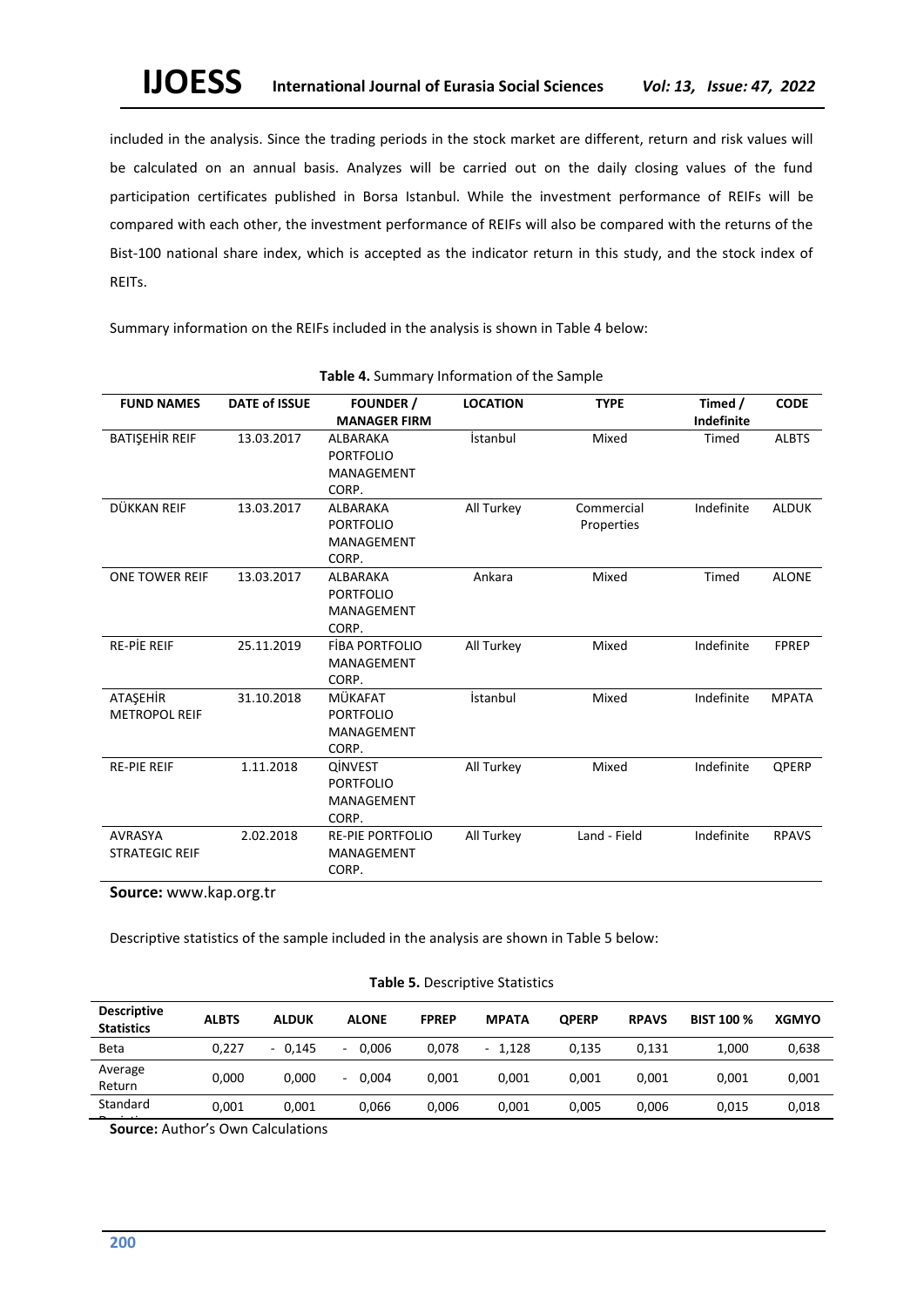When Table 5 is examined, it is observed that REIFs are lower than both Bist-100 and REIT sector index except for FPREP in terms of Beta and Standard deviation values, which are risk indicators. This situation may enable the fund to be used and preferred as a value protection tool, especially for the risk-averse green generation investor type. In terms of returns, it is seen that the returns are also lower than the averages of Bist-100 and REITs.

## **FINDINGS**

## **Current Reif Statistics in Turkey**

As of the end of August 2021, there are a total of 80 funds approved by the CMB on the basis of 21 founding companies in Turkey. The list of funds on the basis of the founding portfolio management company is shown in Table 6 below:

| PORTFOLIO MANAGEMENT CORP.                                         | # of FUNDS     |
|--------------------------------------------------------------------|----------------|
| 24 Real Estate and Venture Capital Portfolio Management Corp.      | 7              |
| Ak Portfolio Management Corp.                                      | 4              |
| ALBARAKA Portfolio Management Corp.                                | 8              |
| ARZ Real Estate and Venture Capital Portfolio Management Corp.     | 5              |
| ATLAS Portfolio Management Corp.                                   | 3              |
| AURA Portfolio Management Corp.                                    | 1              |
| FIBA Portfolio Management Corp.                                    | 1              |
| IS Portfolio Management Corp.                                      | 5              |
| KIZILAY Real Estate and Venture Capital Portfolio Management Corp. | 1              |
| MAQASID Real Estate and Venture Capital Portfolio Management Corp. | $\mathbf{1}$   |
| MÜKAFAT Portfolio Management Corp.                                 | 2              |
| NEO Portfolio Management Corp.                                     | $\overline{7}$ |
| NUROL Portfolio Management Corp.                                   | 9              |
| OMURGA Real Estate and Venture Capital Portfolio Management Corp.  | 3              |
| <b>ORAGON Real Estate Management Corp.</b>                         | 1              |
| OYAK Portfolio Management Corp.                                    | 1              |
| QINVEST Portfolio Management Corp.                                 | $\mathfrak{p}$ |
| RE-PIE Portfolio Management Corp.                                  | 15             |
| ÜNLÜ Portfolio Management Corp.                                    | $\overline{2}$ |
| ZIRAAT Portfolio Management Corp.                                  | 1              |
| Akfen Real Estate Management Corp.                                 | 1              |
| <b>GRAND TOTAL</b>                                                 | 80             |

**Table 6.** Number of Funds by Portfolio Management Company

 **Source:** www.kap.org.tr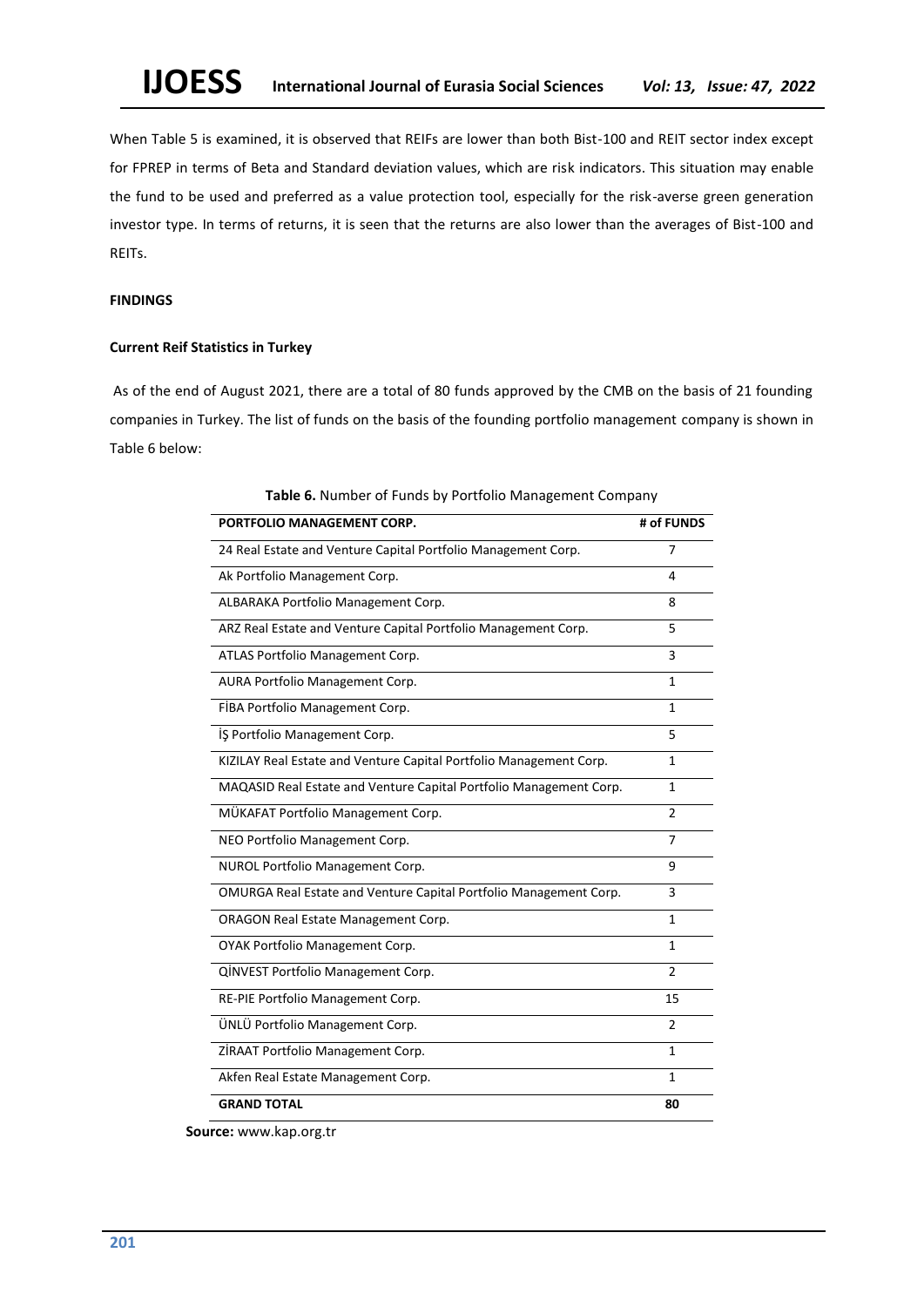As can be seen in Table 6 above, some of the founding companies are organized as REIF established to manage the portfolio consisting exclusively of real estate investments.

Out of a total of 80 funds, 25 are funds that have not yet issued a fund participation certificate / published financial statements, in other words, they are inactive funds. The distribution of funds by activity is shown in Chart 1 below:



**Chart 1.** Breakdown of REIFs by Status (www.kap.org.tr).

Out of these 80 funds, there are 55 funds in total for which participation certificates were issued as of the analysis period. The number of issuances of REIFs over the years is shown in Chart 2 below:



**Chart 2.** Number of REIFs by Years (www.kap.org.tr).

When Chart 2 is examined, it is seen that the number of REIF issuances increased regularly in the 2016-2018 period in parallel with the development of the real estate sector. However, it is observed that the number of REIF issuances decreased significantly due to the stagnation in the global economy caused by the Covid-19 epidemic, which emerged especially in the 2019 - 2020 period. Although the decline seems to have stopped in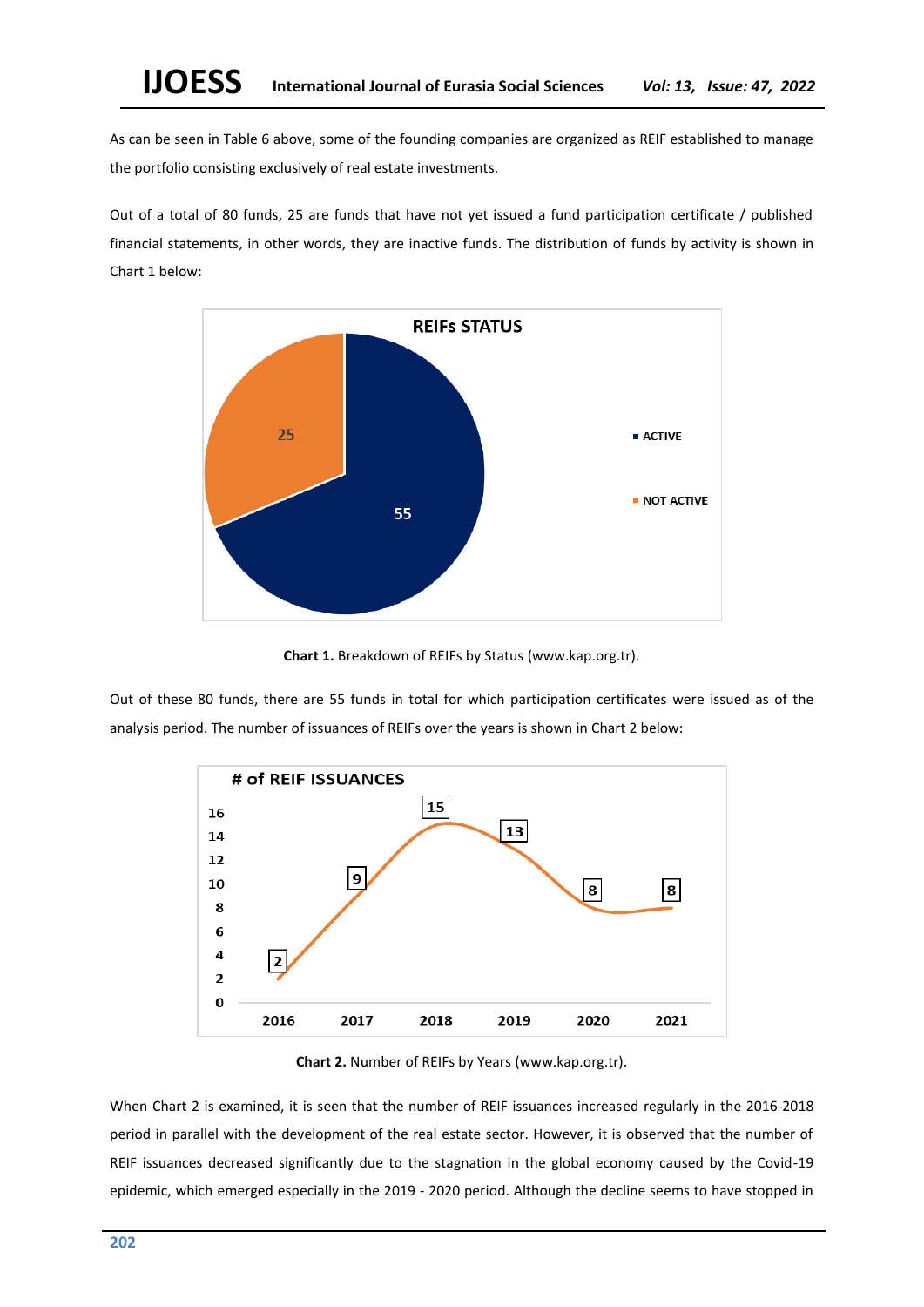2021, the course of the epidemic from now on will be decisive in the development of the global economy and especially the real estate sector. The issuance of REIFs by years and the frequency of initial public offerings in Borsa Istanbul by years are shown in Chart 3 below.



**Chart 3.** Number of REIF Issues and Number of IPOs of Stocks (www.kap.org.tr).

Chart 3 indicates that there is a positive correlation between REIF issuance frequency and stock public offerings in Borsa Istanbul. It is observed that the number of REIF issuances is higher than the stock public offerings in all years except 2021. In this case, it shows that REIFs are starting to be an alternative investment tool for investors.

As of the date of the analysis, 45 funds have exceeded 10 million TL in size. The consolidated fund size of the entire REIF sector in Turkey is shown in Chart 4 by years:



**Chart 4.** Consolidated Fund Size of REIF Sector by Years – TL (www.kap.org.tr).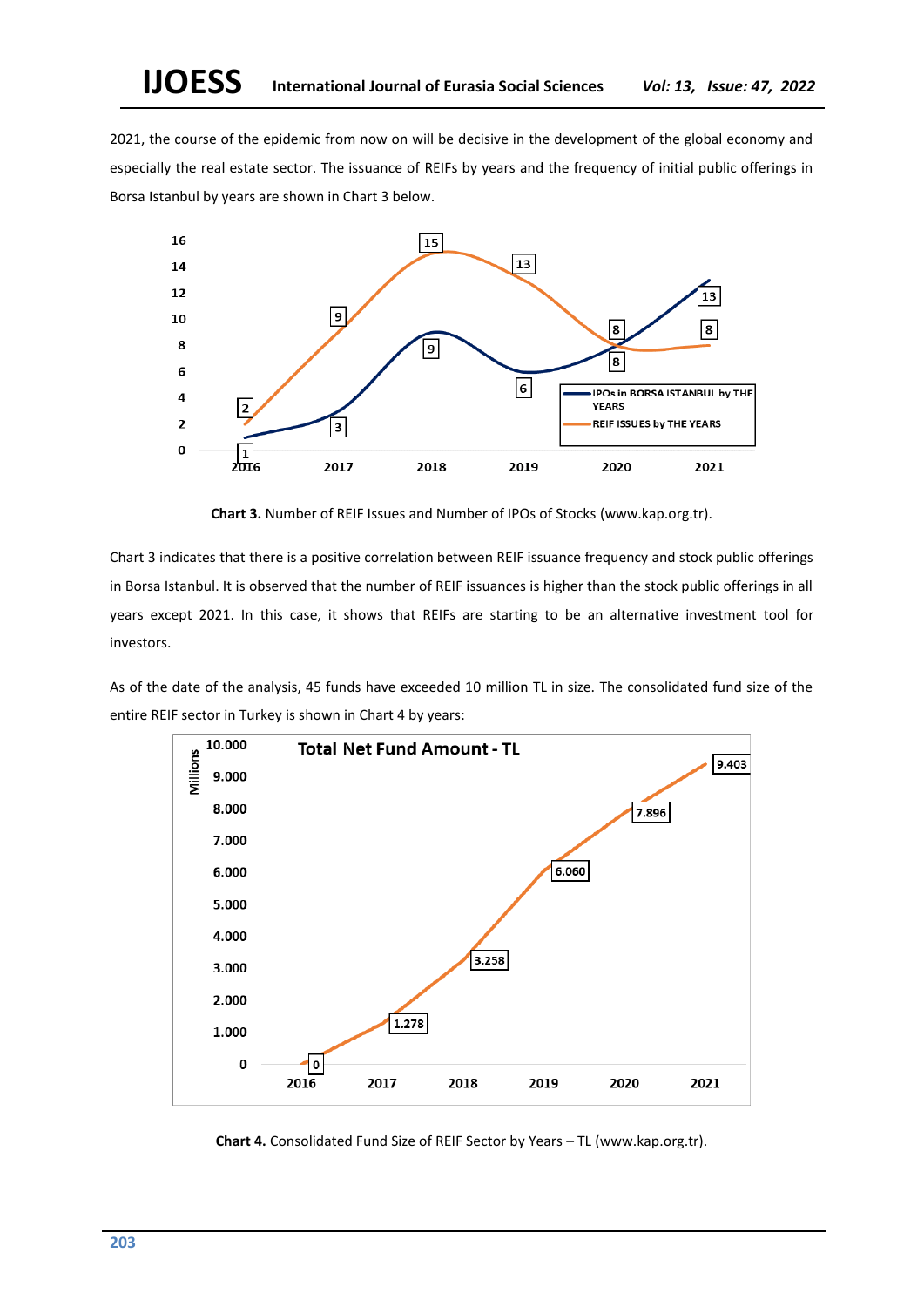While some of the existing REIFs are established indefinitely, some of them are established to operate for a certain period of time. The distribution of REIFs according to their operating periods is shown in Chart 5 below:



**Chart 5.** Timed and Indefinite REIFs (www.kap.org.tr).

As can be seen in Chart 5, almost all of the active funds have been established indefinitely.

The distribution of participation certificates issued by REIFs according to whether they are traded on the Exchange or not is shown in Chart 6 below.



**Chart 6.** REIFs by Listing Status (www.kap.org.tr).

According to Chart 6, 47 of the 55 active funds are not traded in the stock exchange, while 8 of them are traded in the Qualified Investor Transaction Market in Borsa Istanbul.

The types of REIFs established in Turkey according to their fields of activity are shown in Chart 7 below.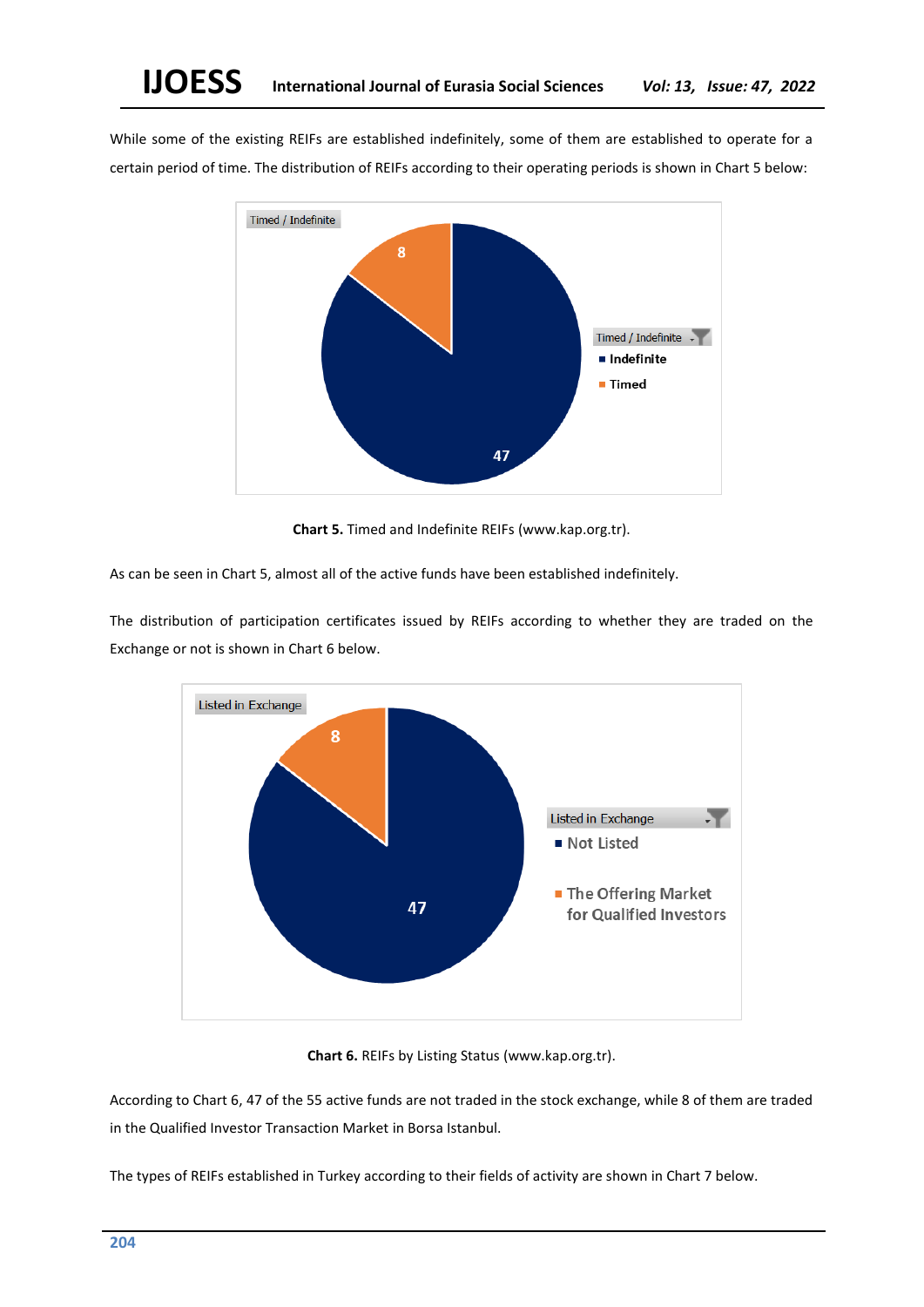# **IJOESS International Journal of Eurasia Social Sciences** *Vol: 13, Issue: 47, 2022*



**Chart 7.** REIFs by TYPE (www.kap.org.tr).

According to Chart 7, most of the REIFs were established as mixed funds. However, there are also funds that concentrate only on agricultural areas or specific areas such as investing in land and field. REFs according to target location concentrations are shown in Chart 8 below.



**Chart 8.** Number of the REIFs by Location (www.kap.org.tr).

According to Chart 8, almost all of the REIFs did not make any location restrictions in their issuance documents. Although it is seen in practice that all funds focus on major metropolitan cities, especially Istanbul, investment opportunities in all of Turkey are emphasized in the fund issuance documents. However, there are also funds that include specific location preferences such as only Istanbul or only Urfa.

When charts 7 and 8 are evaluated together, it is seen that most of the REIFs are organized in a mixed structure and to operate throughout Turkey.

The total fund amounts of the REIFs on the basis of the founder/management portfolio management company are shown in Table 7, sorted from the largest to the smallest.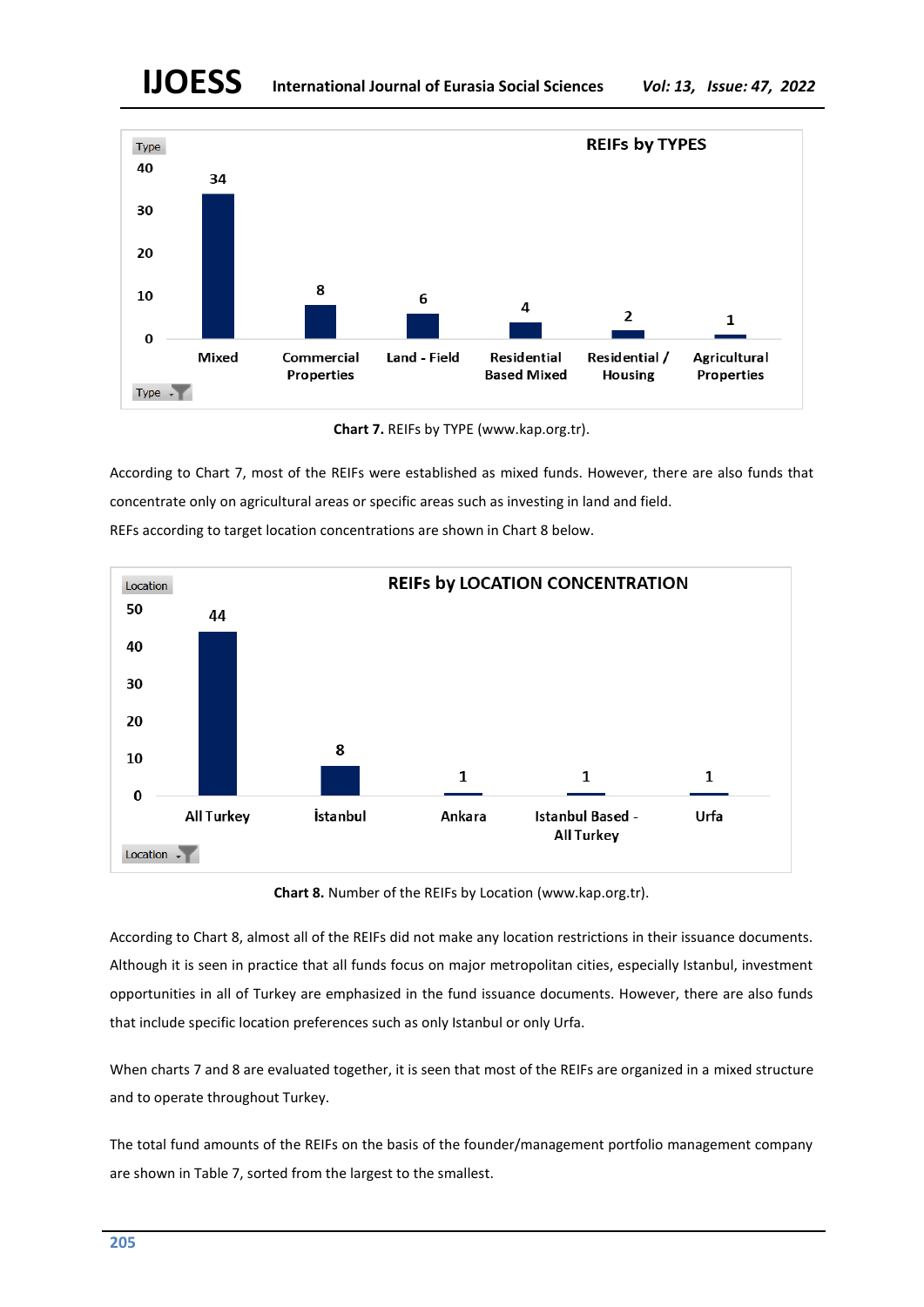| PORTFOILO MANAGEMENT CORP.                                         | <b>TOTAL FUND AMOUNT</b> | %    | 2021 - 2020 ∆ |
|--------------------------------------------------------------------|--------------------------|------|---------------|
| Is Portfolio Management Corp.                                      | 2.542.200.446            | 27%  | 6,02%         |
| Albaraka Portfolio Management Corp.                                | 1.954.676.577            | 21%  | 18,56%        |
| Ak Portfolio Management Corp.                                      | 1.471.126.577            | 16%  | 0,41%         |
| Mükafat Portfolio Management Corp.                                 | 710.237.221              | 8%   | 94,03%        |
| Re-Pie Portfolio Management Corp.                                  | 581.499.662              | 6%   | 12,33%        |
| Arz-Real Estate and Venture Capital Portfolio Management Corp.     | 579.531.719              | 6%   | 0,31%         |
| Akfen Real Estate Portfolio Management Corp.                       | 398.087.261              | 4%   | 4,32%         |
| Ziraat Portfolio Management Corp.                                  | 395.790.787              | 4%   | <b>NA</b>     |
| Kızılay Real Estate and Venture Capital Portfolio Management Corp. | 173.551.330              | 2%   | <b>NA</b>     |
| Ünlü Portfolio Management Corp.                                    | 127.421.330              | 1%   | 5,85%         |
| 24 Real Estate and Venture Capital Portfolio Management Corp.      | 118.513.529              | 1%   | 12,43%        |
| Oyak Portfolio Management Corp.                                    | 111.957.026              | 1%   | 37,86%        |
| Atlas Portfolio Management Corp.                                   | 83.715.909               | 1%   | <b>NA</b>     |
| Qinvest Portfolio Management Corp.                                 | 71.389.066               | 1%   | 8,14%         |
| Aura Portfolio Management Corp.                                    | 45.867.113               | 0%   | 1330,20%      |
| Fiba Portfolio Management                                          | 25.707.611               | 0%   | 6,98%         |
| Omurga Real Estate and Venture Capital Portfolio Management        | 12.099.973               | 0%   | 8,05%         |
| Maqasıd Real Estate and Venture Capital Portfolio Management       | $\Omega$                 | 0%   |               |
| Neo Portfolio Management Corp.                                     | 0                        | 0%   |               |
| Nurol Portfolio Management Corp.                                   | 0                        | 0%   |               |
| <b>GRAND TOTAL</b>                                                 | 9.403.373.137            | 100% |               |

**Source:** www.kap.org.tr

Fund total value information is obtained from the independently audited financial statements of the funds published on the Public Disclosure Platform dated 30.06.2021. According to Table 2 above, as of the end of June 2021, the largest fund belongs to Is Portfolio Management company with 2.5 Billion TL. About 27% of the total REIF size in Turkey belongs to Is Asset Management. The total amount of funds managed by İş portfolio management company increased by approximately 6.02% compared to the previous year and reached approximately 2.5 Billion TL. Apart from the Aura fund management company, the company with the highest increase in fund size compared to the previous year is the Mükafat portfolio management company with 94.03%.

The list of listed REIFs is shown in Table 8 below.

| <b>REIF NAMES</b>      | <b>DATE of ISSUE</b> | <b>FOUNDER / MANAGER FIRM</b>       | <b>LOCATION</b> |
|------------------------|----------------------|-------------------------------------|-----------------|
| BATISEHIR REIF         | 13.03.2017           | ALBARAKA PORTFOLIO MANAGEMENT CORP. | İstanbul        |
| DÜKKAN REIF            | 13.03.2017           | ALBARAKA PORTFOLIO MANAGEMENT CORP. | All Turkey      |
| <b>ONE TOWER REIF</b>  | 13.03.2017           | ALBARAKA PORTFOLIO MANAGEMENT CORP. | Ankara          |
| <b>RE-PIE REIF</b>     | 25.11.2019           | FIBA PORTFOLIO MANAGEMENT CORP.     | All Turkey      |
| ATASEHIR METROPOL REIF | 31.10.2018           | MÜKAFAT PORTFOLIO MANAGEMENT CORP.  | İstanbul        |
| <b>RE-PIE REIF</b>     | 1.11.2018            | QİNVEST PORTFOLIO MANAGEMENT CORP.  | All Turkey      |
| AVRASYA STRATEGIC REIF | 2.02.2018            | RE-PIE PORTFOLIO MANAGEMENT CORP.   | All Turkey      |
|                        |                      |                                     |                 |

## **Table 8.** LISTED REIFs

**Source:** www.kap.org.tr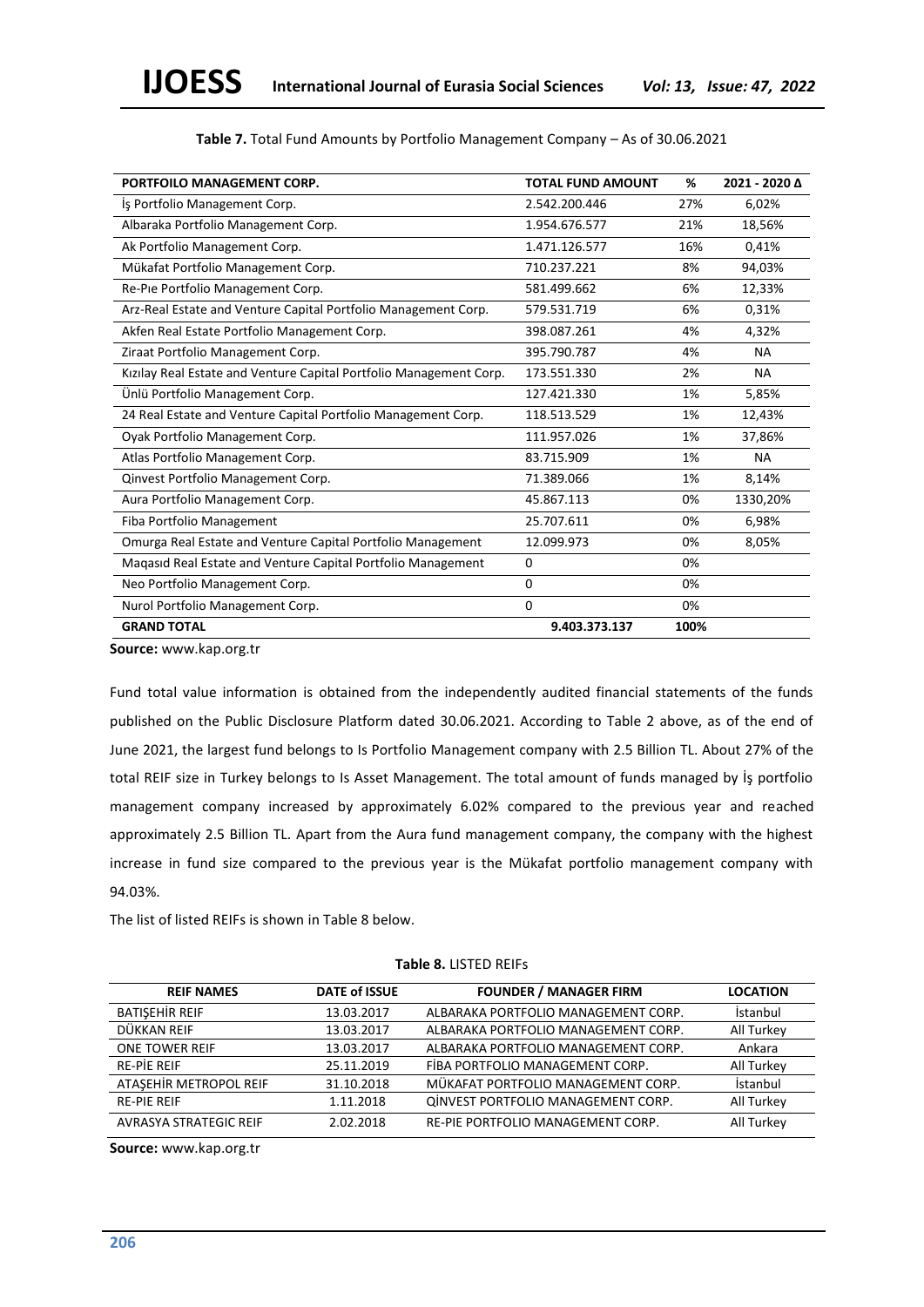Although the first REIF was established in Turkey in 2016, the listing of funds on Borsa Istanbul started in 2017. As of August 2021, 7 REIFs have been listed on the stock exchange. Fund participation certificates are traded in Borsa Istanbul's Qualified Investor Transaction Market. This market differs from the stock market by criteria such as trading hours and trading limits.

#### **Analysis of Investment Performance of REIFs in Turkey**

The investment performance of the REIFs included in the analysis is shown in Table 9 below:

| Performance<br><b>Indicators</b> | <b>ALBTS</b>                     | <b>ALDUK</b>                     | <b>ALONE</b>                     | <b>FPREP</b> | <b>MPATA</b>       | <b>OPERP</b>                         | <b>RPAVS</b> | <b>BIST 100</b><br>% | <b>XGMYO</b> |
|----------------------------------|----------------------------------|----------------------------------|----------------------------------|--------------|--------------------|--------------------------------------|--------------|----------------------|--------------|
| <b>CAGR</b>                      | 6.85%                            | 6.41%                            | 5.47%                            | 26.55%       | 7.85%              | 14.30%                               | 19.28%       | 11.30%               | 15.63%       |
| Sharpe Ratio                     | 0.76<br>$\overline{\phantom{0}}$ | 8.44<br>$\overline{\phantom{a}}$ | 0.10<br>$\overline{\phantom{a}}$ | 1,14         | 3.73<br>$\sim 100$ | 0.24<br>$\overline{\phantom{0}}$     | 0,35         | 0.21                 | 0.01<br>-    |
| Treynor<br>Ratio                 | 0.05<br>$\overline{\phantom{a}}$ | 0.66                             | 18,63                            | 1,35         | 0,07               | 0.13<br>$\qquad \qquad \blacksquare$ | 0.25         | 0.05                 | 0.01<br>-    |

**Table 9.** Portfolio Performance of REIFs as of 30.06.2021

**Source:** Author's Own Calculations

According to the table above, in terms of annual compound returns, it is observed that 3 funds (FPREP, RPAVS, QPERP) out of 7 funds included in the analysis provide higher returns than Bist-100, which is accepted as a benchmark indicator, and 2 funds (FPREP, RPAVS) provide higher returns than REITs. FPREP fund provides the highest return to its investor among all funds with 26.55%. When compared in terms of Sharpe ratio and Treynor ratio, which show risk-adjusted return performances, it can be stated that REIFs are not yet an attractive investment tool, except for the FPREP fund. According to this result, it can be claimed that REIFs have not yet created the expected effect in the sector. In this result, the contraction in the real estate sector, especially due to the Covid-19 epidemic, has a important role. Since global interest rates are on the rise, the return of REIFs becomes less attractive. Similar to the results of the Turkey case study examined in this study, the value of REIFs is decreasing in many countries due to the pandemic and global monetary policies. Participation shares of Annaly Capital Management, one of the largest companies operating in the field of real estate in the world, and the shares of many other real estate companies have experienced a serious loss in value in the market due to the covid-19 pandemic. Another important challenge for these companies will be the increasing interest rate trend as a result of global monetary policies. It can be stated that the same problem is valid for REIFs operating in Turkey.

#### **CONCLUSION and DISCUSSIONS**

REIFs are a very new investment tool for Turkish capital markets. Its legal basis is the Communiqué on Principles Regarding REIFs published by CMB dated 03.01.2014. The purpose of this legal regulation is to contribute to the development of the real estate sector, which is becoming more and more international in the globalizing economy, and to attract qualified and institutional investors to the sector. The most basic logic of REIFs is to ensure that real estate investments are managed as if a professional portfolio is managed and to provide a residual return to the investor above the benchmark indicator. As it is known, the real estate sector is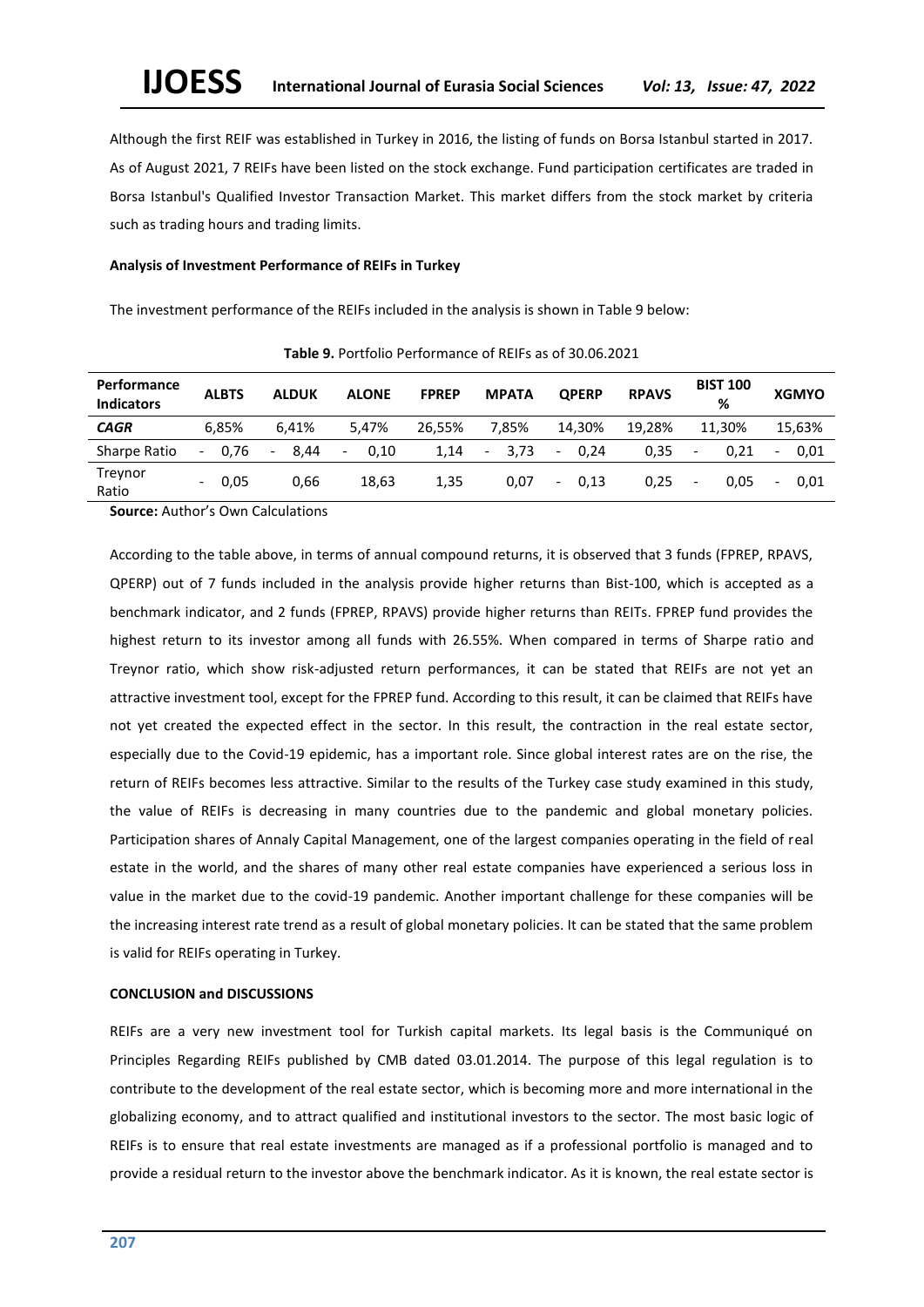a sector that is directly affected by the general economic conjuncture. This situation increases the sensitivity of the sector to macroeconomic developments. In addition, since the sector has a relatively high cost production process in terms of input and output, cash circulation management is vitally important in this sector. For this reason, it is necessary to manage the supply-demand balance of the sector very well, to make investment analyzes professionally and especially to develop innovative real estate projects (hybrid projects). In order to meet this need in the sector, REIFs have taken their place in the Turkish capital market.

This study has been prepared in order to examine the current situation of REIFs in Turkey and to analyze the investment performance of REIFs comparatively. Since the subject is new for Turkey, it is expected that the study will contribute to the existing literature. For this purpose, all funds operating in the period of 2016 – 2021 were examined in detail. In the study, data such as the number of REIFs established in Turkey as of August 2021, their listing status and fund sizes are from the Public Disclosure Platform (KAP), data such as the number of issues on a yearly basis are from Borsa Istanbul and the daily closing price data of the funds quoted on the stock exchange are obtained from investing.com.

In the study, first of all, summary statistics on REIFs were provided and interpreted with the help of tables and charts. Then, the investment performance of the funds listed on the stock exchange is analyzed comparatively. Sharpe and Treynor ratios, which are among the most used ratios in the literature, were used to measure investment performance. Both ratios calculate a portfolio's risk-adjusted return.

According to the results of the analysis, it can be concluded that REIFs are not yet an attractive investment tool for investors. As seen in every sector, the negative impact of the Covid-19 epidemic is observed in the REIF sector as well. As it is known, with the Covid-19 epidemic, the whole world faced stagnation on both the demand and supply sides for the first time, and this caused many production centers, business models and ways of doing business to change. It is expected that these developments will continue to increase in the coming years.

Due to the Covid-19 epidemic, the operational limitations of REIFs stemming from the legislation are among the reasons why REIFs have not yet been able to provide the expected high performance to their investors. In accordance with the current legal regulation, REIFs cannot diversify its portfolio abroad, develop projects, invest in developed projects, and make short-term real estate investments. Due to all these reasons, REIFs have not yet made the expected contribution in the real estate sector. Although real estate provides value protection to its investors against inflation by its nature, they cannot provide attractive returns compared to fixed income (a kind of risk free rate) instruments such as interest. It does not seem easy to attract institutional investors to real estate investments, especially in this conjuncture where global interest rates tend to rise. Today, many funds have been established to generate rental income, and it is seen that the annual average return of the sector is 3%-5%, especially in the housing segment, since rent-based payback periods have exceeded 30 years in many provinces, especially in Istanbul. When the average annual 5% capital gain is added to this, the average annual return of the sector before tax deductions will be a maximum of 10% on TL basis.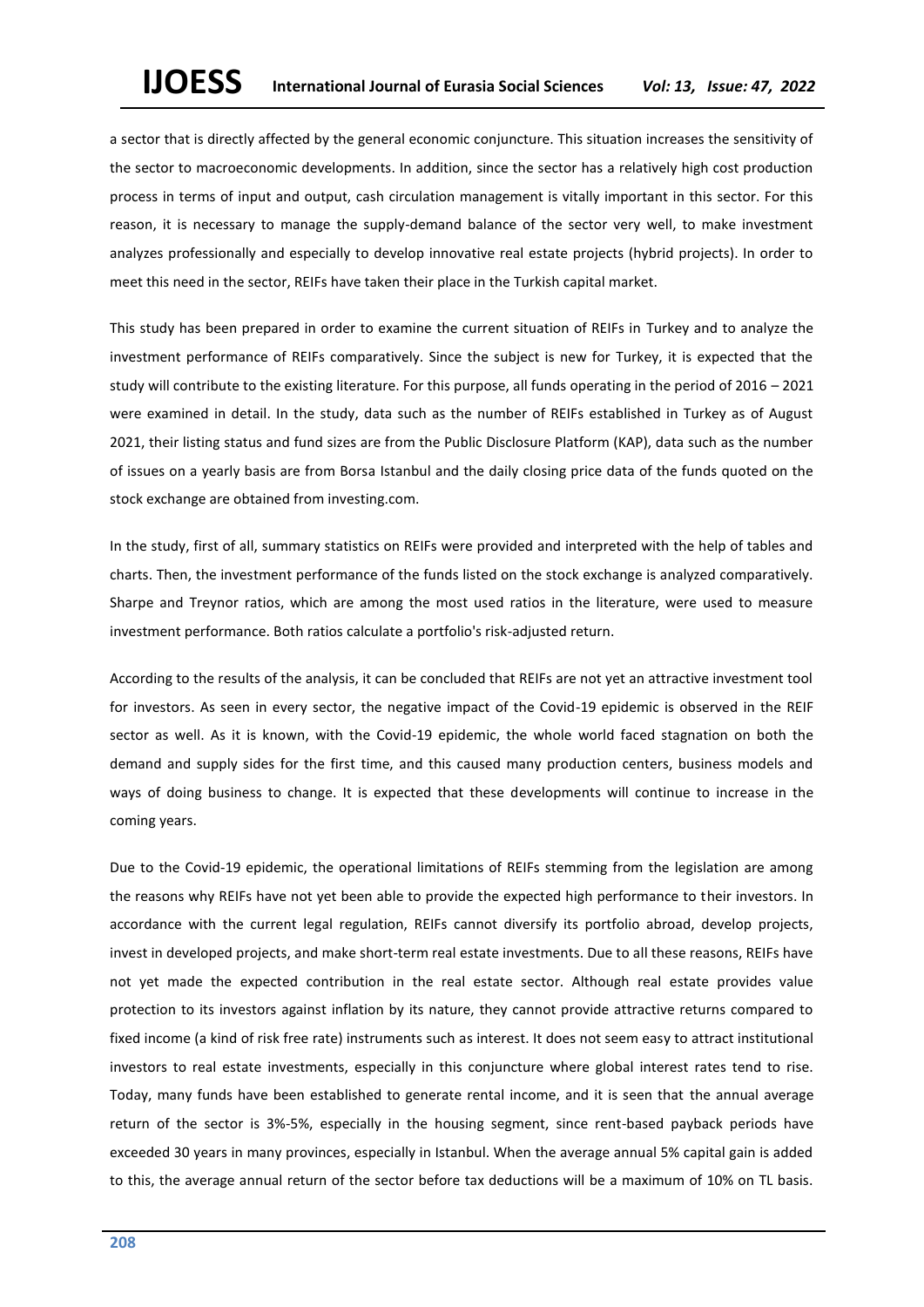Considering that TL deposit interests in Turkey are 17%-18% annually, it can be stated that suitable macroeconomic conditions have not yet been formed for the sector to gain serious momentum. For this reason, it is recommended that legal regulations should be implemented as soon as possible, which will increase the efficiency of REIFs, especially enabling REIFs to develop projects and make international diversification.

#### **RECOMMENDATIONS**

In this study, the current status of REIFs established in Turkey and their portfolio performances as investment instruments are analyzed. In the study, it has been investigated whether the investors prefer REIFs in their portfolio basket can obtain higher returns than the REIT index and Bist-100 national share index used in this study as benchmark indicator return. However, the macro and micro determinants of portfolio returns of REIFs have not been analyzed. Determining the factors that affect the portfolio returns of REIFs will be beneficial both for investors in terms of asset management and for the fund managers to take these factors into account during the decision processes regarding on fund allocation. In addition, analyzing the portfolio performance of REIFs to cover more than one country will help to obtain more comprehensive and analytical findings. In addition to all these, the use of not only secondary data but also primary data to be obtained through questionnaires and interviews in the analysis of REIFs will be beneficial in terms of identifying current problems of REIFs and developing effective solutions accordingly.

## **ETHICAL TEXT**

This article has been prepared in accordance with journal publication principles, writing rules, research and publication ethics rules and journal ethics rules. The author is responsible for any violation of the article.

**Author's Contribution Rate Statement:** The author's contribution rate in this research is 100%.

#### **REFERENCES**

- Alcock, J., Baum, A., Colley, N. & Steiner, E. (2013). The Role of Financial Leverage in the Performance of Private Equity Real Estate Funds, *The Journal of Private Equity*, 17(1), 80-91.
- Brueggeman, W. B., Chen, A.,H. & Thibodeau, [T. G. \(](https://onlinelibrary.wiley.com/action/doSearch?ContribAuthorStored=Thibodeau%2C+T+G)1984). Real Estate Investment Funds: Performance and Portfolio Considerations, *Real Estate Economics*, 12(3), 333-354.
- Dede, K. Katılım Bankalarında Hazine Ürünleri ve Sermaye Piyasası Uygulamaları, [Treasury Products and Capital Market Applications in Participation Banks], TKBB Yayınları, Yayın No: 5, 2017.

Deloitte, Secritization: Structured finance solutions, March 2018, 1-75.

- Elango, Bakthavachalam. (2019). Calculation errors in bibliometrics : The case of CAGR, *COLLNET Journal of Scientometrics and Information Management*, 13 (2), 331-337.
- Gertsekovich, D., Gorbachevskaya, L., Grigorova, L. & Peshkov, V. (2019). Return on investment in REIT real estate funds IOP Conference Series: *Materials Science and Engineering*, 667 (1), 1-8.